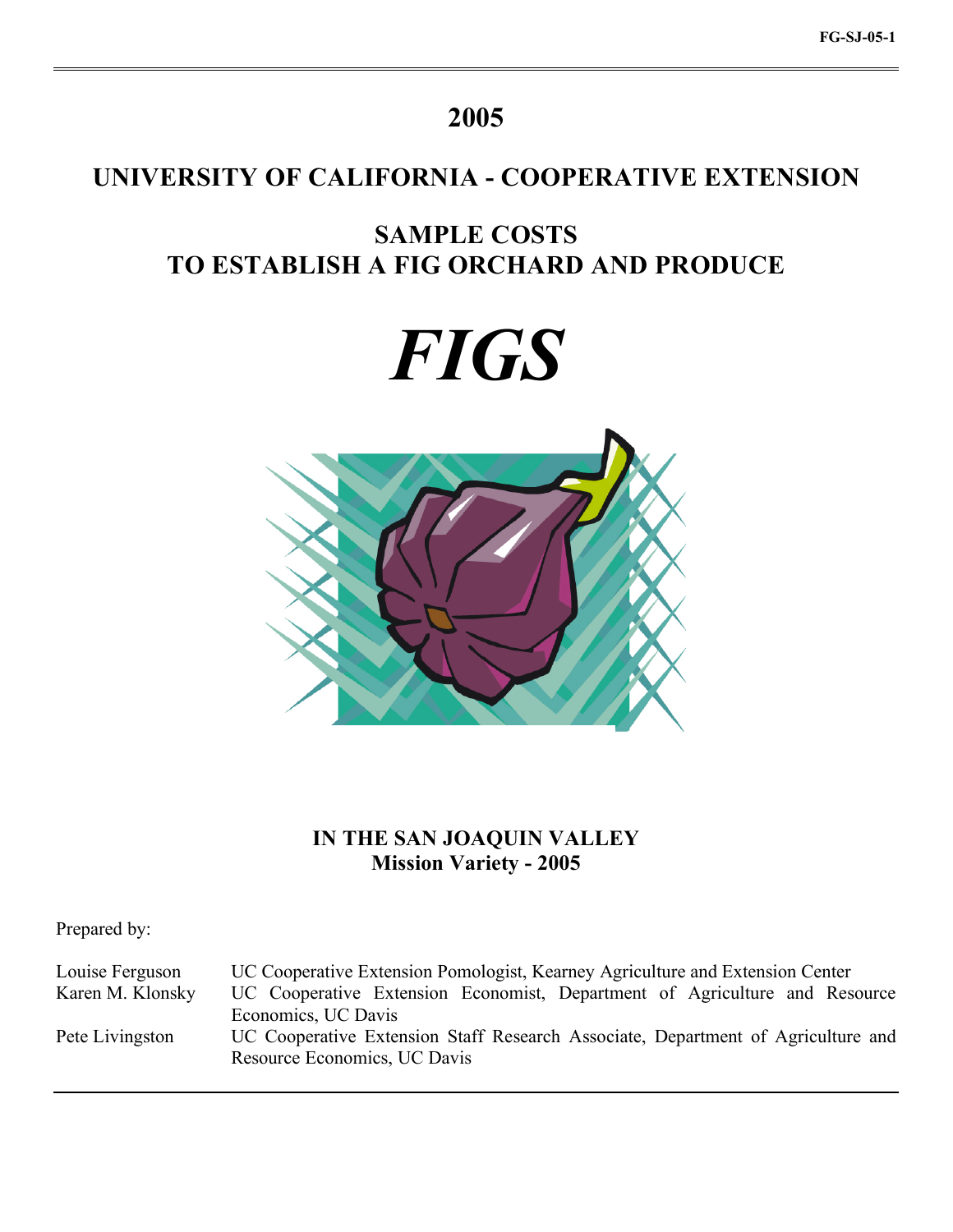# **STUDY CONTENTS**

|          | $\overline{\mathbf{c}}$ |
|----------|-------------------------|
|          | 3                       |
|          | 3                       |
|          | $\overline{4}$          |
|          | 6                       |
|          | 7                       |
|          | 9                       |
| Table 1  |                         |
| Table 2  |                         |
| Table 3. |                         |
| Table 4. |                         |
| Table 5. |                         |
| Table 6. |                         |
| Table 7. |                         |
| Table 8. |                         |
| Table 9. |                         |

# **INTRODUCTION**

Sample costs to establish a fig orchard and produce mission figs for use in both paste and fresh markets in the San Joaquin Valley are presented in this study. This study is intended as a guide only, and can be used to make production decisions, determine potential returns, prepare budgets and evaluate production loans. Practices described are based on production practices considered typical for the crop and area, but will not apply to every situation. Sample costs for labor, materials, equipment, and custom services are based on current figures. A blank column, "*Your Costs*", in Tables 2 and 3 is provided for your convenience.

The hypothetical farm operation, production practices, overhead, and calculations are described under the assumptions. For additional information or an explanation of the calculations used in the study call the Department of Agricultural and Resource Economics, University of California, Davis, 530-752-2414 or your local UC Cooperative Extension office.

Sample Cost of Production Studies for many commodities can be downloaded at http://coststudies.ucdavis.edu, requested through the Department of Agricultural and Resource Economics, UC Davis, (530) 752-4424 or obtained from the local county UC Cooperative Extension offices. Some archived studies are also available on the website.

An additional cost of production studies for calimyrna figs grown in this region are also available: "*Sample Costs To Establish A Fig Orchard And Produce Figs, Calimyrna Variety In the San Joaquin Valley - 2005*"

The University of California does not discriminate in any of its policies, procedures or practices. The university is an affirmative action/equal opportunity employer.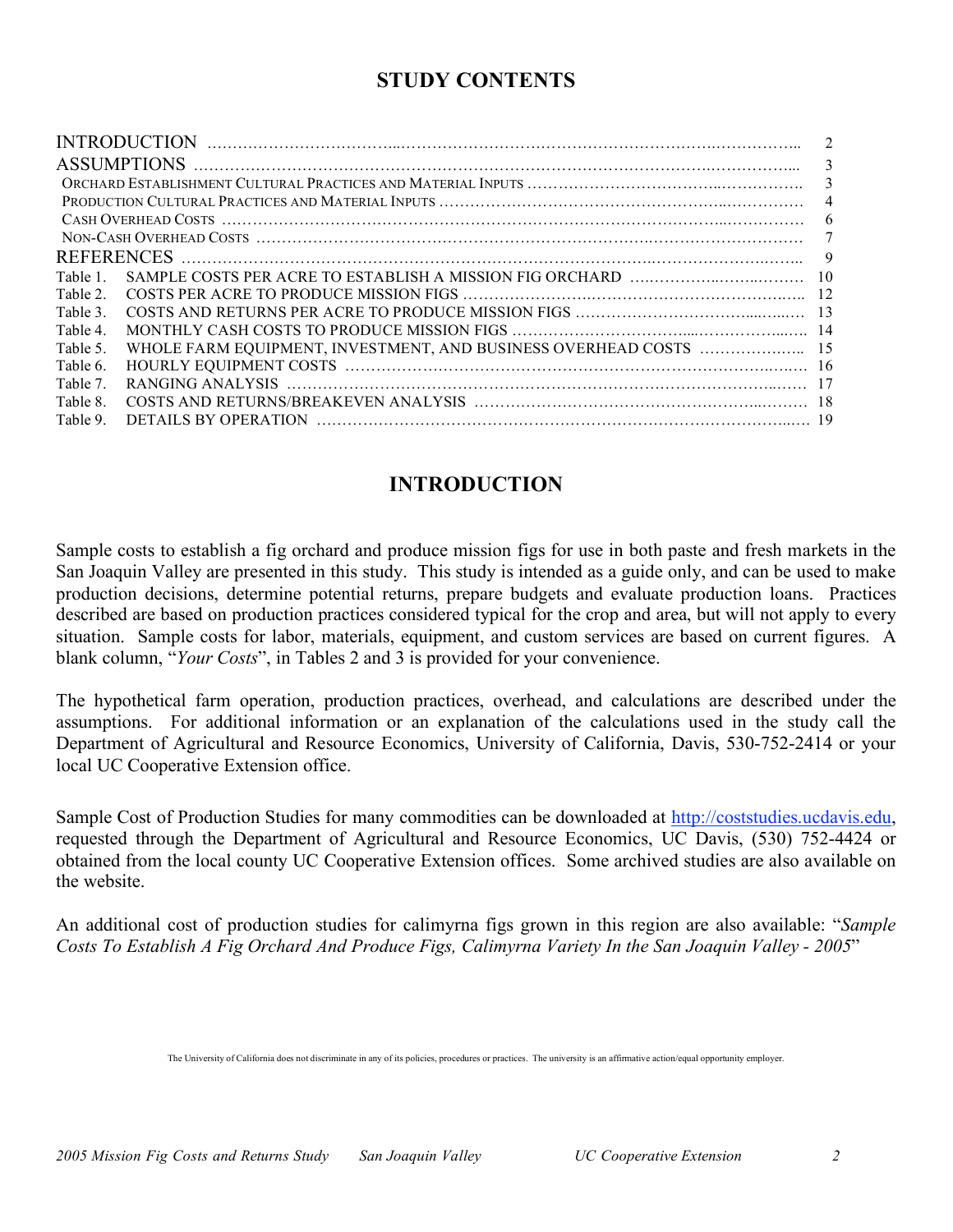## **ASSUMPTIONS**

The following is a description of some general assumptions pertaining to sample costs of mission variety fig establishment and production of fig paste and fresh fruit in the San Joaquin Valley. Practices described should not be considered recommendations by the University of California, but rather represent production procedures considered typical for this crop and area. Some of these costs and practices may not be applicable to your situation nor used during every production year. Additional ones not indicated may be needed. Establishment and production practices for figs vary by grower and region and can be significant. The practices and inputs used in this cost study serve only as a sample or guide. These costs are represented on an annual, per acre basis. *The use of trade names in this report does not constitute an endorsement or recommendation by the University of California nor is any criticism implied by omission of other similar products.*

**Land**: The farm consists of 500 acres of land. There are 80 acres currently being established in the actual fig orchard with another 415 acres on which figs are grown and 5 acres of roads and farmstead. No other crops are grown. Land is valued at \$3,500 per acre.

**Trees**: The specific variety of fig trees planted in this study are black mission. The trees are planted at 15' X 20' spacing, with 155 trees per acre. Fig trees have a very long production life if they are well maintained. Some fig orchards in the San Joaquin Valley that are still producing a commercial crop are over 75 years old. The life of the orchard at the time of planting is estimated to be 50 years.

**Irrigation**: Pumped water (plus labor) is the irrigation cost. The cost is based on system pumping 24 acreinches of water 350 feet in a 500 foot well over 500 acres. Water is pumped to the orchard after running through a filtration station into a permanent drip system in the tree rows. The cost of the irrigation system is for the installation of a new pump, well, filtration system, and permanent drip lines. The new irrigation system is installed after the orchard has been laid out and prior to planting. The life of the irrigation system is estimated at 30 years.

Price per acre foot of water will vary by grower in this region depending on power source, cost, various well characteristics, and other irrigation factors. In this study, water is estimated to cost \$76.92 per acre foot. No assumption is made about effective rainfall. The amount of water applied to the orchard being established varies each year and is shown in Table A.

|               | Table A. Applied Irrigation Water |
|---------------|-----------------------------------|
| Year          | AcIn/Year                         |
|               |                                   |
| $\mathcal{L}$ | 9                                 |
|               | 16                                |
|               | 18                                |
|               | 24                                |

## **ORCHARD ESTABLISHMENT CULTURAL PRACTICES AND MATERIAL INPUTS**

**Orchard Development:** This orchard is established on ground that has not been previously planted to trees or vines. The land is assumed to be slightly rolling and not on a class I soil. The orchard site is not leveled, thus requiring a drip or sprinkler irrigation system.

Land preparation begins with a deep ripping, going down five to six feet in order to break up underlying hardpans which would affect root and water penetration. The ripping is performed by contract operators Following the ripping, the ground is first disced and then floated by the orchard owner. This helps to break up large clods of soil and smooth the ground in advance of planting the trees. All of the operations that prepare the orchard for planting, are done in the first year.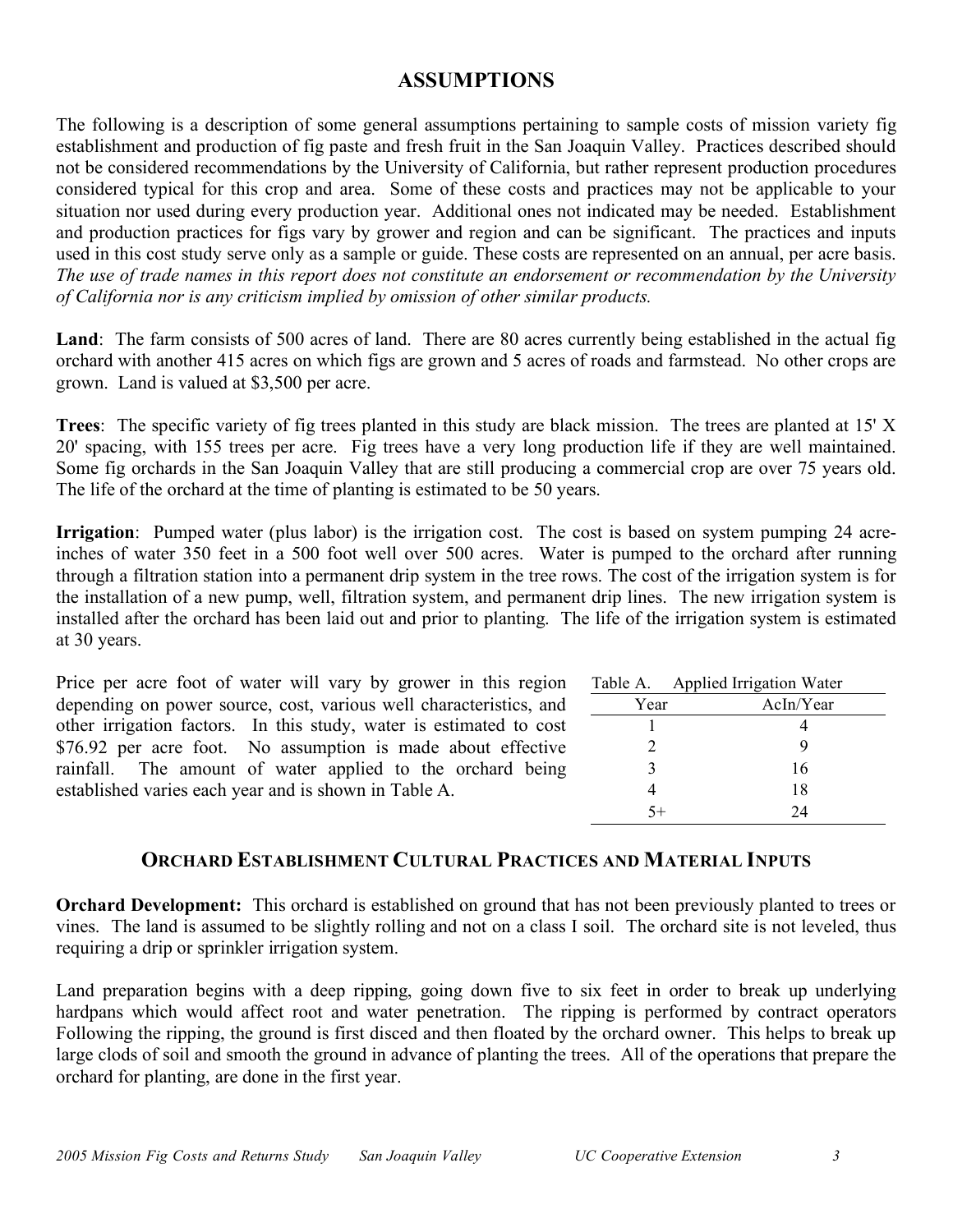**Planting:** Planting starts by marking the tree location with a stake, holes are then dug and the trees are planted. The young trees are pruned back soon after planting. Regular pruning and sucker removal begins in the second year and hours required to perform these tasks as well as costs increase annually. Pruning is performed in the fall months. Removing the suckers is usually performed while weeding crews hand hoe the orchard. In the second year, 10% of the trees or 16 trees per acre will have to be replanted.

**Orchard Floor Management:** Weed control for the orchard begins in the fall with a residual herbicide sprayed along the tree rows. The same chemicals are used for this control during the life of the orchard, but only half of the full rate is used in the first two years and increases to the full rate in the third. In spring a contact herbicide is used to control vegetation in the middle of the tree rows with two applications. In the first two seasons, a full rate of the spot spray is used only on 25% of the acreage. Beginning in the third year, full rates are again used, but this time on 100% of the acreage. Mowing is also used to shred prunings and control vegetation in the center of the tree rows. Mowing is performed four times in all years. Mowing used to manage orchard floor vegetation and the prepare the floor to be packed, leveled, and flattened. This operation produces a smooth, hard surface free of debris for efficient mechanical harvesting.

Table B. Applied Nitrogen **Pest Management:** Pest control in fig orchards is limited to controlling rodents. Baits are applied through the orchard at bait stations. Arthropod pests are typically not a problem in fig orchards, but serious infestations can occur and may require pest control. No insecticide or disease sprays are assumed to be used for the orchard in this study.

|                                                                               | 10010L | $1$ upplied $1$ and $0$ s $\mu$ |
|-------------------------------------------------------------------------------|--------|---------------------------------|
|                                                                               | Year   | Pounds Of N/Acre                |
| <b>Fertilization:</b> Nitrogen is the major nutrient required for proper tree |        | 20                              |
| growth and optimum fruit yields. Nitrogen fertilizer is spread in a           |        | 40                              |
| granular form of ammonium nitrate $(34-0-0)$ at increasing rates              |        | 60                              |
| during orchard establishment and is shown in Table B.                         |        | 80                              |
|                                                                               |        | 100                             |

### **PRODUCTION CULTURAL PRACTICES AND MATERIAL INPUTS**

**Pruning:** Pruning is done by hand in the winter months. Prunings are thrown in the center of the tree rows and shredded by a tractor and flail mower. Suckers are removed by hand crews as they hoe weeds during April.

**Fertilization:** Nitrogen fertilizer is applied in summer/fall following harvest. Proper levels of N to be applied to the orchard are determined by leaf analysis. Sampling is usually done in July, prior to the application of fertilizer. Nitrogen is applied at a rate of 100 pounds of N per acre.

**Orchard Floor Management:** Weeds in the mature orchard are controlled with chemical and cultural practices as used in the later years of orchard establishment. A combination of residual herbicides are sprayed in a strip along the tree rows to control weeds there throughout the season. Tree row middles are mowed once in the spring in order to manage resident vegetation on the orchard floor and to prepare the ground to be packed, leveled, and smoothed prior to the first harvest. Vegetation in row middles are mowed three more time during the year for weed control and receive two spot sprays of a contact herbicide during spring and summer.

**Insect And Disease Management:** Arthropods and diseases pests are commonly not serious enough in a well managed fig orchard to warrant treatment. The only pests that requires control in this study are rodents. Commercially available baits are used in bait stations within the orchard in order to manage them during the growing season.

*2005 Mission Fig Costs and Returns Study San Joaquin Valley UC Cooperative Extension 4* The pesticides and rates mentioned in this cost study are a few of those that are listed in the UC IPM Fig Pest Management Guidelines and can be accessed on the internet at http://www.ipm.ucdavis.edu/PMG/cropsagriculture.html. Written recommendations are required for most pesticides and are made by licensed pest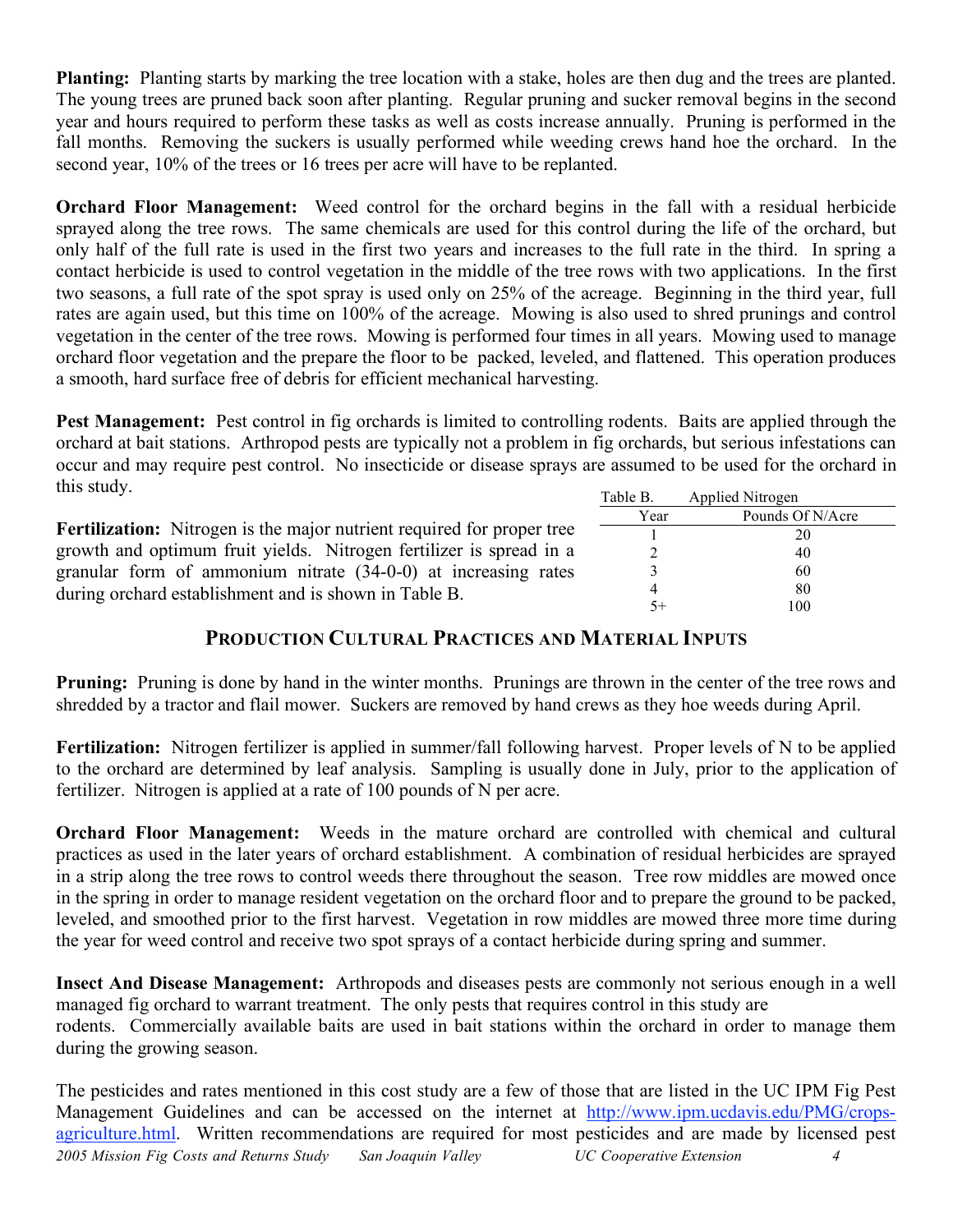control advisors. For information and pesticide use permits, contact the local county Agricultural commissioner's office. For additional information contact the farm advisor in the county of interest.

**Harvest**: Harvesting starts in the third year after the orchard is planted. The number of times that the orchard is harvested changes in each year. In the third year the orchard is harvested three times; in the fourth year, four times; the fifth year, five times and from the sixth year on, figs are harvested six times per year. As the yields increase the cost to harvest also increases, until yield maturity is reached in the tenth year. In this cost study the crop is harvested an sorted by the grower.

Fig harvesting begins as the fruit naturally falls to the ground. In the late season crop some figs may cling the trees, which require growers to use blowers to force those remaining fruit to fall. The sweeper windrows the figs into the middle of the orchard row so that the harvester can pick up the fruit and dump them into field bins. A hand crew may rake the figs that are lying next to the tree out to where a mechanical orchard sweeper can reach them. The figs are hauled from the field to a dry yard. A grower with 495 acres of figs in production is assumed to own their dry yard and would sort their figs. After sorting the figs are sold to processors.

For growers that do not own harvesting and packing equipment, the needed equipment for harvesting and packing operations should be removed from the equipment and investment inventories on Table 5, and custom harvest and packing charges should be placed in Harvest costs in Tables 1 and 2. All of the grower performed harvest and packing costs would be subtracted from Harvest costs in Table 1 and 2.

**Assessments**: Under a state marketing order, mandatory assessment fees are collected by the California Fig Advisory Board (CFAB). These assessments are charged both to the grower and the processor to pay for fig marketing and advertising. Half of the fee of \$52 per ton of merchantable fruit (merchantable fruit is destined for dried, or paste markets) is paid by the grower and is shown in this study, while the remaining \$26 is paid by the processor. Additionally, a voluntary assessment is also paid by fig growers for research and administration and is managed by the California Fig Institute (CFI). Though the assessment is voluntary it is currently supported by 100% of the growers. CFI charges growers \$5.50 per ton of merchantable fruit. Both of these assessments are shown as a harvest cost.

Yields: As noted above, figs most often begin bearing an economic crop in the third year after planting. Typical annual yields for the Black Mission variety is measured in pounds for paste figs and pounds and/or tons for cull fruit. Typical cull percentages for Mission figs have ranged between  $3 - 6\%$ . This study uses a 6% cull rate. The yields shown in Table C are from the third year of orchard establishment to maturity.

| Table C. | Mission Figs Annual Yield Per Acre |  |  |  |  |  |
|----------|------------------------------------|--|--|--|--|--|
|----------|------------------------------------|--|--|--|--|--|

|       | ↩         |       |                    |      |
|-------|-----------|-------|--------------------|------|
|       |           |       | Figs - Pounds/Acre |      |
| Year  | Tons/Acre | Total | Merchantable       | Cull |
| 3     | 0.08      | 160   | 150                | 10   |
| 4     | 0.24      | 480   | 451                | 29   |
| 5     | 0.50      | 1,000 | 960                | 40   |
| 6     | 0.80      | 1,600 | 1,504              | 96   |
| 7     | 1.20      | 2,380 | 2,237              | 143  |
| 8     | 1.50      | 3,000 | 2,820              | 180  |
| 9     | 1.80      | 3,600 | 3,384              | 216  |
| $10+$ | 2.00      | 4,000 | 3,760              | 240  |

**Returns**: Mission figs are used in the dried (paste) and fresh markets. In this study Mission figs sold for dried fruit a price of \$0.50 per pound is used. Mission figs can also be sold for the fresh market when available. Culled fruit is normally sold for cattle feed with the grower receiving \$0.03 per pound in this study. Table 7 indicates returns to risk and management at various levels of fig categories, prices, and yields. It calculates returns above three levels of cost: operating, cash, and total.

**Pickup/ATV Use.** The study assumes a business use mileage of 150 miles per acre per year or 15,000 miles for the farm. The ATV is used for spot spraying and is included in those specific costs. Use of the ATV for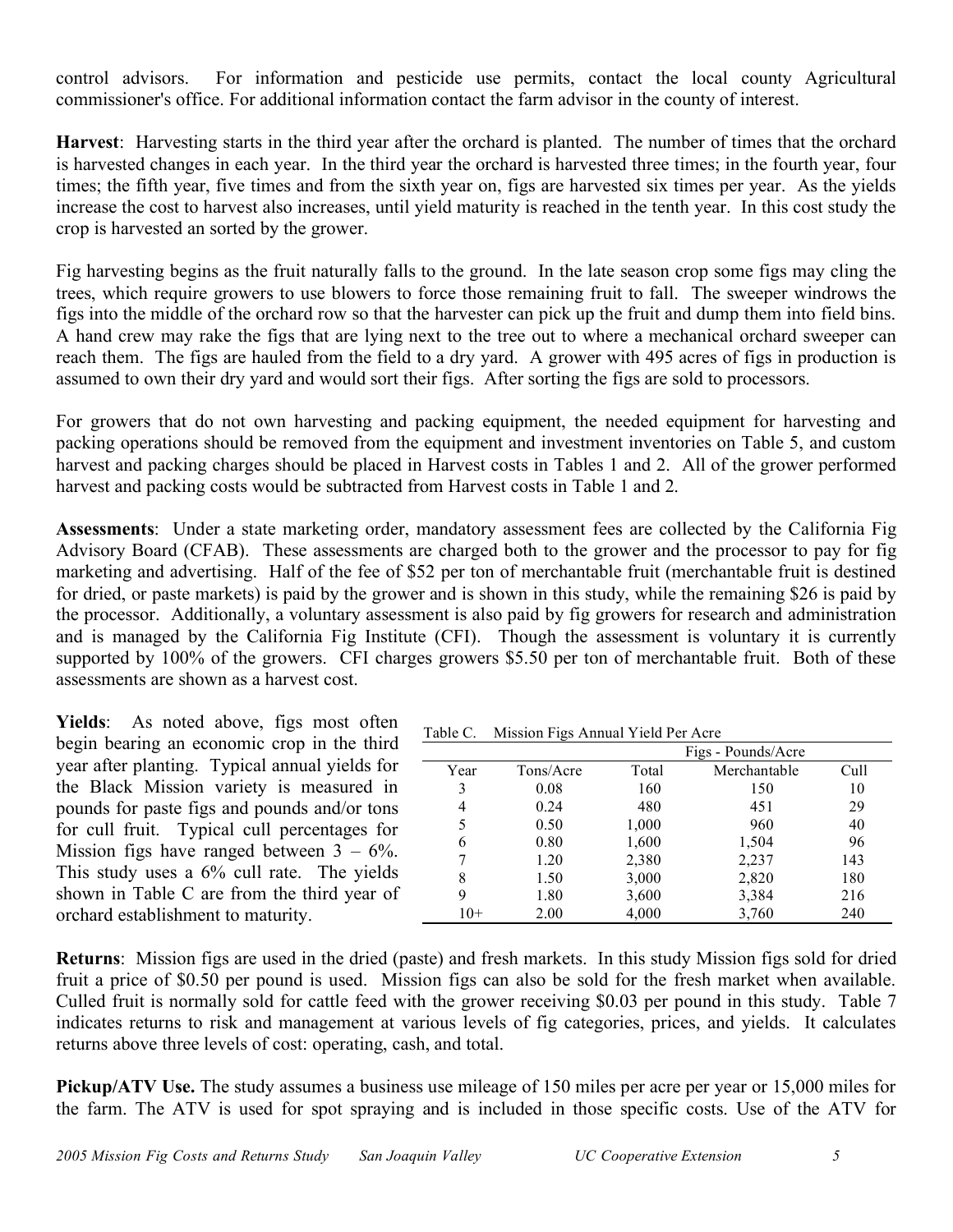monitoring the orchard, spraying, and checking the irrigation lines is shown under the ATV operation and assumes a use of 285 hours per acre.

**Risk**: Risk is caused by various sources of uncertainty which include production, price, and financial. Examples of these are insect damage, a decrease in price, and increase in interest rates. The risks associated with fig production should not be underestimated. While this study makes every effort to model a production system based on typical, real world practices, it cannot fully represent financial, agronomic and market risks which affect the profitability and economic viability of fig production. Due to the risk involved, access to a market is crucial. A market channel should be determined before any fig orchards are planted and brought into production.

Labor rates of \$16.59 per hour for machine operators and \$13.99 for general labor includes payroll overhead of 43%. The basic hourly wages are \$11.60 for machine operators and \$9.78 for general labor. The overhead includes the employers' share of federal and California state payroll taxes, workers' compensation insurance (code 0016), and a percentage for other possible benefits. Workers' compensation insurance costs will vary among growers, but for this study the cost is based upon the average industry final rate as of January 1, 2005 (California Department of Insurance). Labor for operations involving machinery are 20% higher than the operation time given in Table 2 to account for the extra labor involved in equipment set up, moving, maintenance, work breaks, and field repair.

Wages for management are not included as a cash cost. Any return above total costs is considered a return to management and risk. However, growers wanting to account for management may wish to add a fee. The manager makes all production decisions including cultural practices, action to be taken on pest management recommendations, and labor.

## **CASH OVERHEAD COSTS**

Cash overhead consists of various cash expenses paid out during the year that are assigned to the whole farm and not to a particular operation. These costs include property taxes, interest on operating capital, office expense, liability and property insurance, sanitation services, leaf analysis, and investment repairs. Cash overhead costs are found in Tables 1, 2, 3, 4, and 5.

*Property Tax*: Counties charge a base property tax rate of 1% on the assessed value of the property. In some counties special assessment districts exist and charge additional taxes on property including equipment, buildings, and improvements. County taxes are calculated as 1% of the average value of the property for this study. Average value equals new cost plus salvage value divided by 2 on a per acre basis.

*Interest On Operating Capital*: Interest on operating capital is based on cash operating costs and is calculated monthly until harvest at a nominal rate of 7.65% per year. A nominal interest rate is the going market cost of borrowed funds.

*Office Expense*: Office and business expenses are estimated at \$100 per acre. These expenses include office supplies, telephones, bookkeeping, accounting, legal fees, road maintenance, etc.

*Insurance*: Insurance for farm investments vary depending on the assets covered and the amount of coverage. Property insurance provides coverage for property loss and is charged at 0.69% of the average value of the assets over their useful life. Liability insurance covers accidents on the farm and costs \$915 for the entire farm or \$1.83 per acre.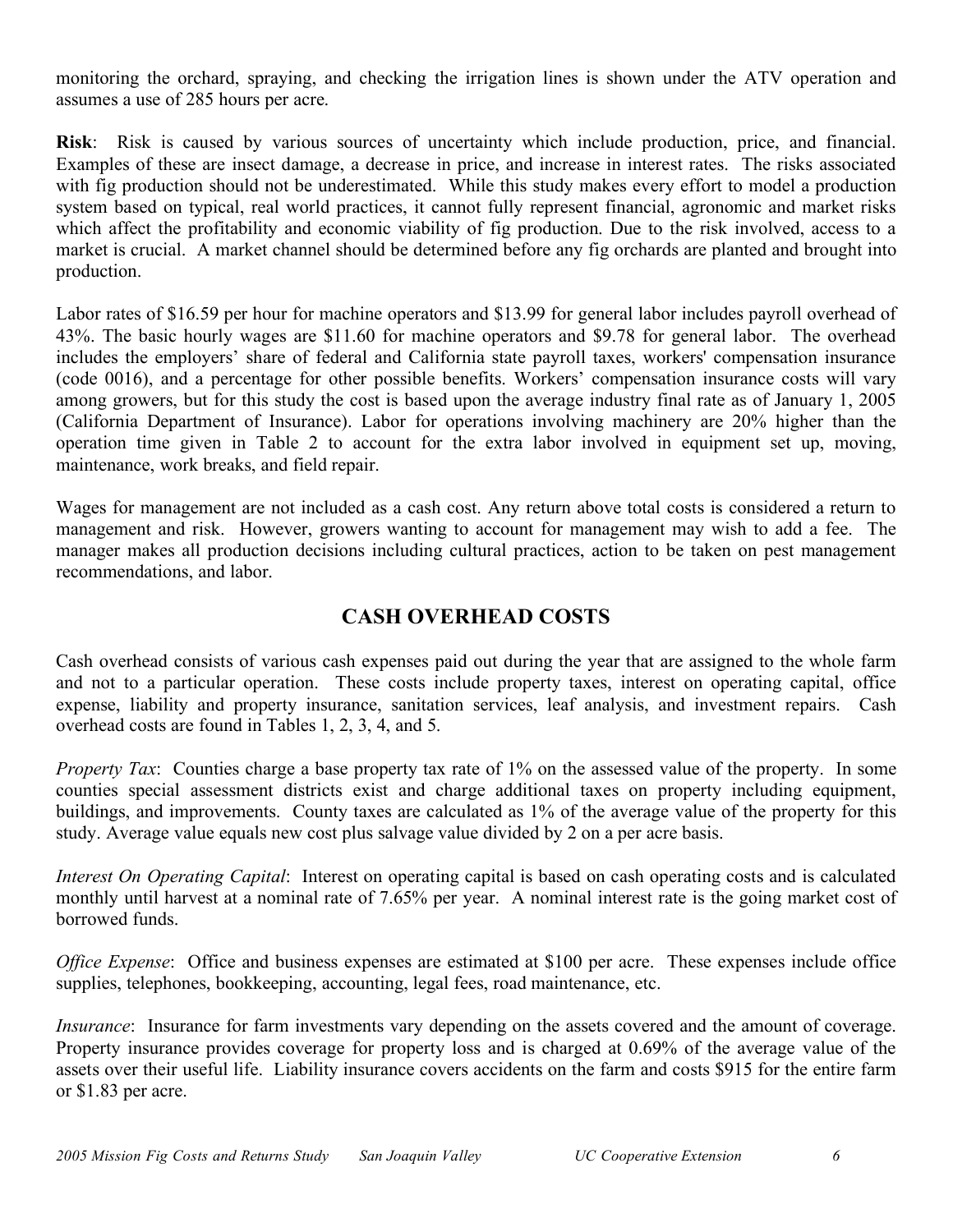*Sanitation Services*: Sanitation services provide portable toilets for the orchard and cost the farm \$1,410 annually. The cost for this includes delivery and servicing of field toilets.

*Leaf Analysis*: Analysis for nutrients needed for proper tree growth and fruit development is performed on leaf petiole samples. A cost of \$25 per acre covers this service. Many fertilization program are based in part on leaf analysis.

*Equipment Operating Costs*. Repair costs are based on purchase price, annual hours of use, total hours of life, and repair coefficients formulated by American Society of Agricultural Engineers (ASAE). Fuel and lubrication costs are also determined by ASAE equations based on maximum Power Take Off (PTO) horsepower, and fuel type. Prices for on-farm delivery of diesel and gasoline are \$1.51 and \$2.05 per gallon, respectively. The cost includes a 2% local sales tax on diesel fuel and 8% sales tax on gasoline. Gasoline also includes federal and state excise tax, which are refundable for on-farm use when filing your income tax. The fuel, lube, and repair cost per acre for each operation in Table 3 is determined by multiplying the total hourly operating cost in Table 8 for each piece of equipment used for the selected operation by the hours per acre. Tractor time is 10% higher than implement time for a given operation to account for setup, travel and down time.

### **NON-CASH OVERHEAD COSTS**

Non-cash overhead is comprised of depreciation and interest charged on equipment and other investments. Most of the equipment inventory in typical fig orchards in the San Joaquin Valley is purchased both new and used. This study shows current purchase price for new equipment adjusted to 60% of new value to indicate a mix of new and used equipment. Annual equipment and investments costs are shown in Tables 1, 2, and 5. They represent depreciation and opportunity cost for each investment on an annual per acre basis.

Non-cash overhead is calculated as the capital recovery cost for equipment and other farm investments.

*Capital Recovery Costs***.** Capital recovery cost is the annual depreciation and interest costs for a capital investment. It is the amount of money required each year to recover the difference between the purchase price and salvage value (unrecovered capital). It is equivalent to the annual payment on a loan for the investment with the down payment equal to the discounted salvage value. This is a more complex method of calculating ownership costs than straight-line depreciation and opportunity costs, but more accurately represents the annual costs of ownership because it takes the time value of money into account (Boehlje and Eidman). The formula for the calculation of the annual capital recovery costs is:

$$
\left[\left(Purchase-Salvage\right)\times\left(\text{Recovery}\right)\right]+\left[Salvage\times\text{Interest}\right]\left\{Purchase\left(\text{Value}\right)\right\}
$$

investment (Boehlje and Eidman). The percent remaining value is calculated from equations developed by the *Salvage Value.* Salvage value is an estimate of the remaining value of an investment at the end of its useful life. For farm machinery (tractors and implements) the remaining value is a percentage of the new cost of the American Society of Agricultural Engineers (ASAE) based on equipment type and years of life. The life in years is estimated by dividing the wear out life, as given by ASAE by the annual hours of use in this operation. For other investments including irrigation systems, buildings, and miscellaneous equipment, the value at the end of its useful life is zero. The salvage value for land is the purchase price because land does not depreciate. The purchase price and salvage value for equipment and investments are shown in the tables.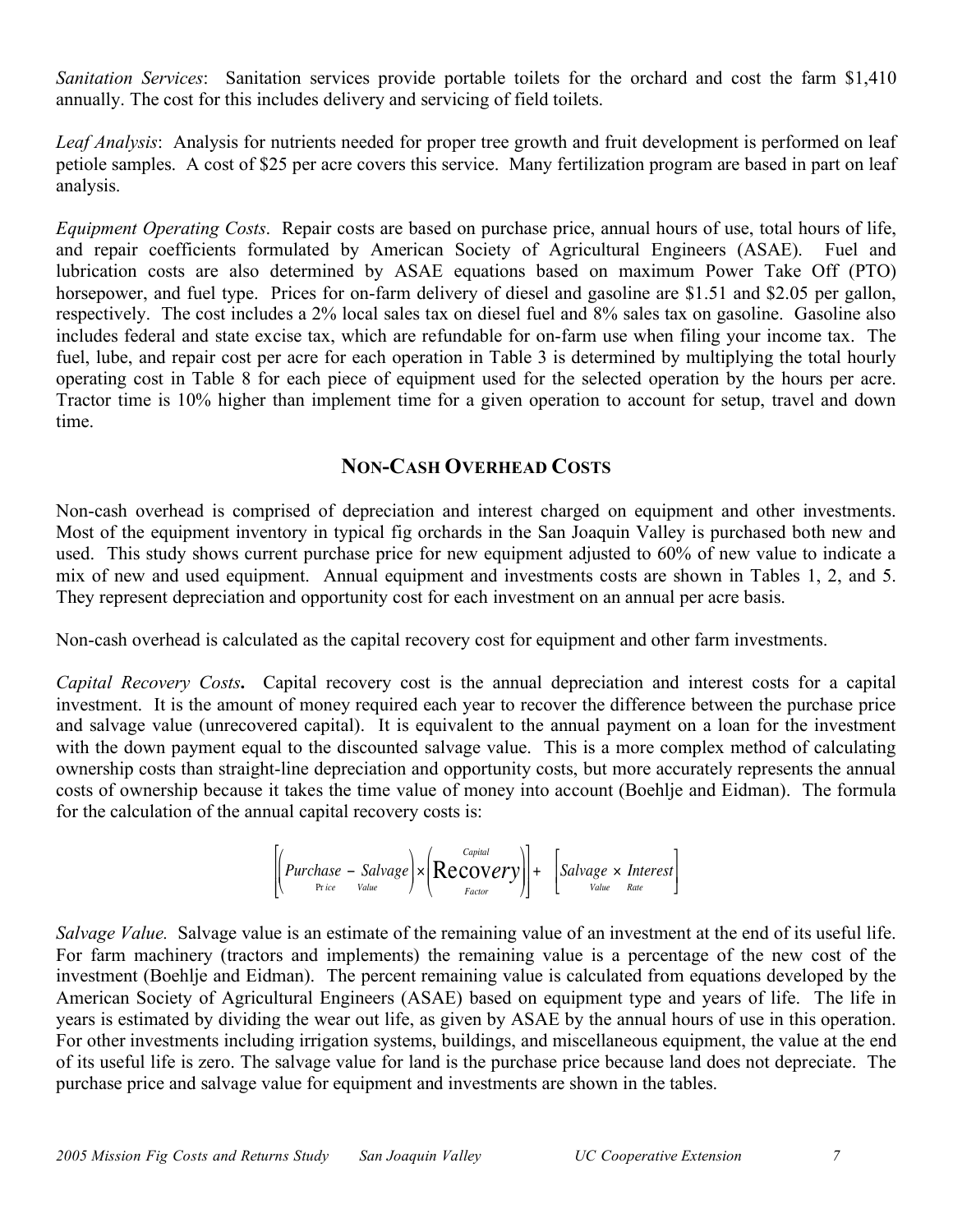*Capital Recovery Factor.* Capital recovery factor is the amortization factor or annual payment whose present value at compound interest is 1. The amortization factor is a table value that corresponds to the interest rate used and the life of the machine.

*Interest Rate.* The interest rate of 6.01% used to calculate capital recovery cost is the USDA-ERS's ten-year average of California's agricultural sector long-run rate of return to production assets from current income. It is used to reflect the long-term realized rate of return to these specialized resources that can only be used effectively in the agricultural sector.

*Building***.** The shop building is a 1,800 square foot metal building or buildings on a cement slab.

*Land*. Land cost \$3,500 per acre. Because only 35 of the 40 acres are planted with olives, the land is valued at \$3,535 per producing acre.

*Field/Shop***.** This orchard includes a shop, shop tools, and field tools.

*Fuel Tanks***.** A single 100-gallon fuel tank using gravity feed is on a metal stands. The tank is setup in a cement containment pad that meets federal, state, and county regulations.

*Irrigation System*. The micro-sprinkler irrigation system is laid out and installed prior to planting and the labor cost is included in the system cost. The irrigation system consists of a pump, filtration and pressure system connected to a micro-sprinkler system.

*Establishment Cost*. The cost to establish the orchard is used to determine non-cash overhead expenses, depreciation, and interest on investment for production years. The establishment cost is the sum of cash costs for land preparation, planting, trees, production expenses, and cash overhead for growing fig trees from planting until the end of the first year fruit is harvested. The *Accumulated Net Cash Cost/Acre* in the third year shown in Table 1 represents the establishment cost per acre. For this study, this cost is \$3,515 per acre or \$1,739,500 for the 495 acre orchard. Establishment cost is depreciated beginning in the fourth year over the remaining 47 of the 50 years that the orchard is assumed to be in production.

*Equipment***.** Farm equipment is purchased new or used, but the study shows the current purchase price for new equipment. The new purchase price is adjusted to 60% to indicate a mix of new and used equipment. Equipment costs are composed of three parts: non-cash overhead, cash overhead, and operating costs. Both of the overhead factors have been discussed in previous sections. The operating costs consist of repairs, fuel, and lubrication and are discussed under operating costs.

**Table Values**: Due to rounding, the totals may be slightly different from the sum of the components.

**Acknowledgment**: Appreciation is expressed to the California Fig Advisory Board, California Fig Institute, and the fig growers in the San Joaquin Valley who participated in this study. Their generously provided information and expertise helped make the production of this study possible.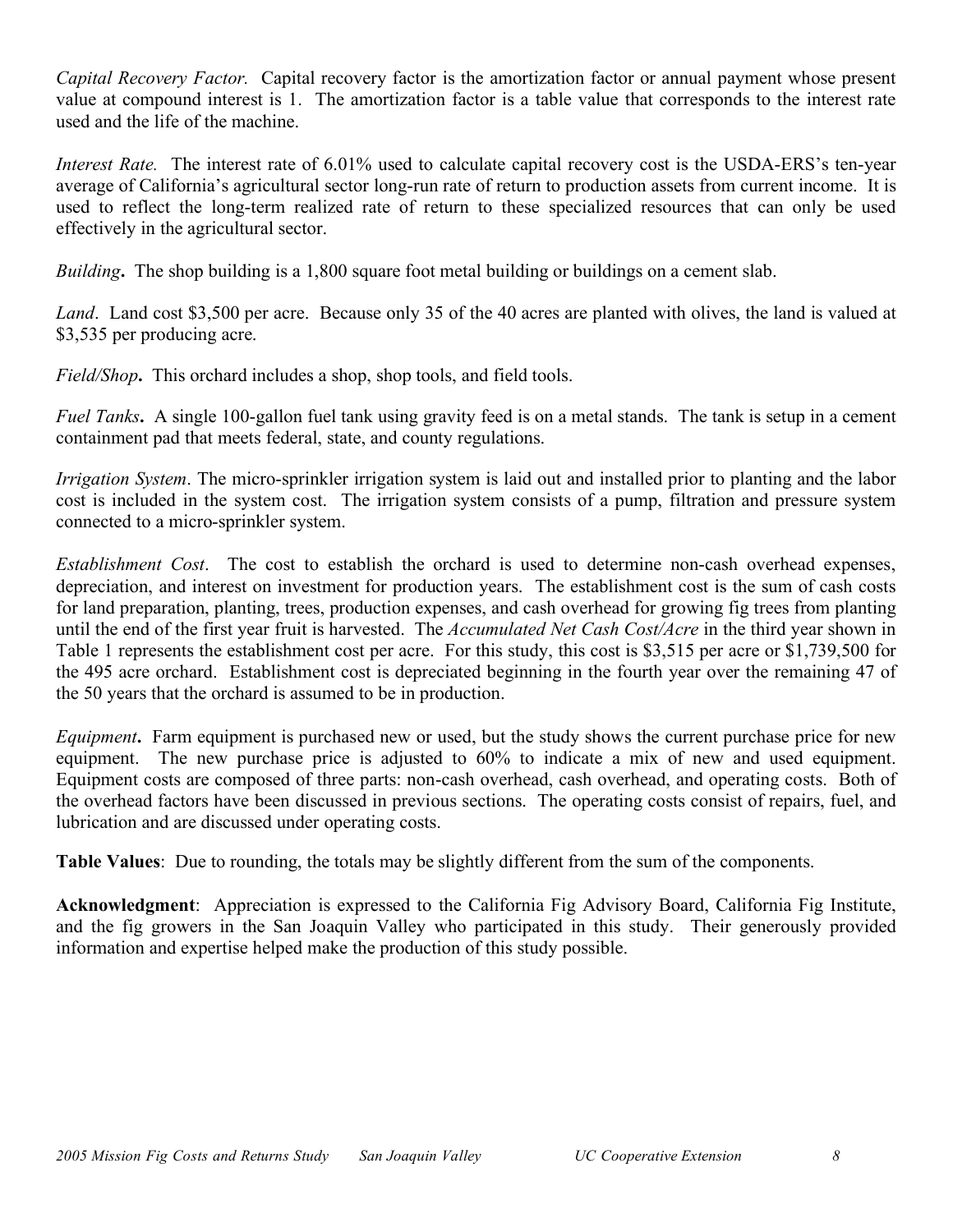### **REFERENCES:**

- American Society of Agricultural Engineers. (ASAE). 2002. *American Society of Agricultural Engineers Standards Yearbook*. St. Joseph, Missouri.
- American Society of Farm Managers and Rural Appraisers. 2005. *Trends in Agricultural Land & Lease Values*. California Chapter of the American Society of Farms Managers and Rural Appraisers. Woodbridge, CA.
- Barker, Doug. January 25, 2005. *California Workers' Compensation Rating Data for Selected Agricultural Classifications as of January 1, 2004.* California Department of Insurance, Rate Regulation Branch.
- Boehlje, Michael D., and Vernon R. Eidman. 1984. *Farm Management*. John Wiley and Sons. New York, NY
- Ferguson, Louise, Karen M. Klonsky, and Pete Livingston. 2005. *Sample Costs To Establish A Fig Orchard And Produce Figs, Calimyrna Variety In the San Joaquin Valley - 2005.* University of California, Cooperative Extension. Department of Agricultural and Resource Economics. Davis, CA.
- Hendricks, Lonnie, George Leavitt, Harry Andris, Hodge Black, Ferguson, Louise, Karen M. Klonsky, and Pete Livingston. 1994. *Sample Costs To Establish A Fig Orchard And Produce Figs, Black Mission Variety In the San Joaquin Valley - 1994.* University of California, Cooperative Extension. Department of Agricultural and Resource Economics. Davis, CA.
- Obenauf, Gary, Marvin Gerdts, George Leavitt, and Julian Crane. 1978. *Commercial Dried Fig Production In California*. Leaflet 21051. UC DANR. Oakland CA.
- Statewide IPM Project. 2003. *UC Pest Management Guidelines, Fig*. *In*, UC IPM pest management guidelines. Pub. 3339. UC DANR. Oakland, CA. http://www.ipm.ucdavis.edu/PMG/selectnewpest.figs.html. Internet accessed September, 2005.
- USDA-ERS. 2000. *Farm Sector: Farm Financial Ratios*. Agriculture and Rural Economics Division, ERS. USDA. Washington, DC. http://www.ers.usda.gov/data/farmbalancesheet/fbsdmu.htm; Internet accessed September, 2005.

For information concerning the above mentioned University of California publications contact UC DANR Communications Services (1-800-994-8849) or your local county Cooperative Extension office.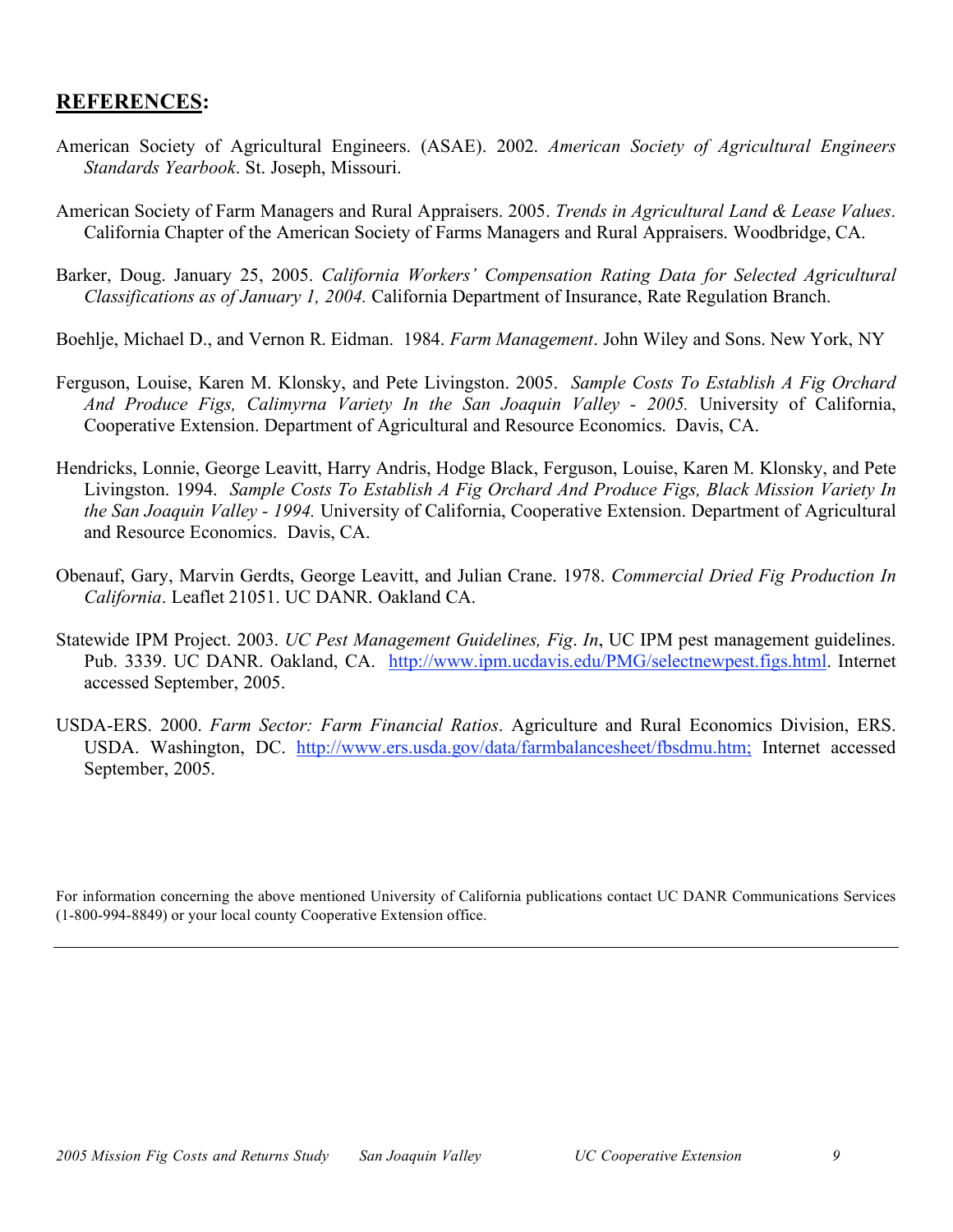#### U.C. COOPERATIVE EXTENSION Table 1. SAMPLE COSTS PER ACRE TO ESTABLISH A FIG ORCHARD SAN JOAQUIN VALLEY - 2005 MISSION VARIETY

Labor Rate: \$8.04/hr. machine labor<br>\$6.04/hr. non-machine labor

 $\label{eq:3.1} \text{Trees Per Acre: } 155\\ \text{Long Term Interest Rate: } 3.72\%$ 

|                                              | Cost Per Acre   |                |                |                |                  |
|----------------------------------------------|-----------------|----------------|----------------|----------------|------------------|
| Year                                         | 1 <sub>st</sub> | 2nd            | 3rd            | 4th            | 5th              |
| Drie/Paste: Pounds Per Acre                  |                 |                | 150            | 451            | 960              |
| Culls: Pounds Per Acre                       |                 |                | 10             | 29             | 40               |
| <b>Planting Costs:</b>                       |                 |                |                |                |                  |
| Land Preparation - Subsoil: contract         | \$185           |                |                |                |                  |
| Land Preparation - Disc 2X: contract         | 52              |                |                |                |                  |
| Land Preparation - Float                     | 3               |                |                |                |                  |
| Survey, Dig Hole, Stake                      | 217             |                |                |                |                  |
| Trees: 155 Per Acre (4% Replant In 2nd Year) | 698             | \$72           |                |                |                  |
| <b>Plant Trees</b>                           | 98              | 10             |                |                |                  |
| TOTAL PLANTING COSTS                         | 1,253           | 82             |                |                |                  |
| Cultural Costs:                              |                 |                |                |                |                  |
| Weed Control - Fall Strip Spray              | 22              | 22             | \$79           | \$79           | \$79             |
| Prune, Train, & Sucker                       | 106             | 88             | 133            | 176            | 196              |
| Irrigate                                     | 55              | 140            | 218            | 246            | 328              |
| Fertilize - Nitrogen                         | 12              | 14             | 26             | 40             | 49               |
| Mow Tree Row Centers 4X                      | 45              | 45             | 45             | 45             | 45               |
| Hand Hoe & Remove Suckers                    | 28              | 28             | 28             | 28             | 28               |
| Weed Control - Spot Spray 2X                 | 13              | 13             | 38             | 38             | 38               |
| Pest Control - Rodents                       | $\tau$          | 7              | 7              | 7              | 7                |
| Smooth & Level Orchard Floor                 |                 |                | 7              | 7              | 7                |
| Leaf Analysis                                | 25              | 25             | 25             | 25             | 25               |
| Pickup Truck Use                             | 13              | 13             | 13             | 13             | 13               |
| <b>ATV Truck Use</b>                         | 11              | 11             | 11             | 11             | 11               |
| TOTAL CULTURAL COSTS                         | 337             | 406            | 630            | 715            | 826              |
| Harvest Costs:                               |                 |                |                |                |                  |
| <b>Hand Knock Trees</b>                      |                 |                | 7              | 10             | 14               |
| Windrow Fruit                                |                 |                | 22             | 30             | 39               |
| Pickup Fruit                                 |                 |                | 44             | 64             | 75               |
| Haul Fruit                                   |                 |                | 4              | 12             | 24               |
| Sort Fruit                                   |                 |                | 14             | 41             | 70               |
| TOTAL HARVEST COSTS                          |                 |                | 91             | 157            | 222              |
| <b>Assessment Costs:</b>                     |                 |                |                |                |                  |
| California Fig Advisory Board                |                 |                | $\overline{c}$ | 6              | 12               |
| California Fig Institute                     |                 |                | 1              | 1              | 3                |
| TOTAL ASSESSMENT COSTS                       |                 |                | 3              | $\tau$         | 15               |
| Interest On Operating Capital @ 7.65%        | 118             | 27             | 26             | 29             | 37               |
| TOTAL OPERATING COSTS/ACRE                   | 1,708           | 515            | 747            | 901            | 1,085            |
| Cash Overhead Costs:                         |                 |                |                |                |                  |
| Office Expense                               | 100             | 100            | 100            | 100            | 100              |
| <b>Sanitation Fees</b>                       | 3               | 3              | 3              | 3              | $\mathfrak{Z}$   |
| Liability Insurance                          | $\overline{c}$  | 2              | $\overline{c}$ | $\overline{c}$ | $\boldsymbol{2}$ |
| Property Taxes                               | 45              | 45             | 64             | 65             | 64               |
| Property Insurance                           | 31              | 31             | 44             | 45             | 44               |
| <b>Investment Repairs</b>                    | $\overline{3}$  | $\mathfrak{Z}$ | $\mathfrak{Z}$ | $\mathfrak{Z}$ | $\mathfrak{Z}$   |
| TOTAL CASH OVERHEAD COSTS                    | 184             | 184            | 216            | 218            | 216              |
| TOTAL CASH COSTS/ACRE                        | 1,892           | 699            | 963            | 1,119          | 1,301            |
| INCOME/ACRE FROM PRODUCTION                  |                 |                | 75             | 226            | 481              |
| NET CASH COSTS/ACRE FOR THE YEAR             | 1,892           | 699            | 888            | 893            | 820              |
| PROFIT/ACRE ABOVE CASH COSTS                 |                 |                |                |                |                  |
| ACCUMULATED NET CASH COSTS/ACRE              | 1,892           | 2,591          | 3,479          | 4,371          | 5,191            |
|                                              |                 |                |                |                |                  |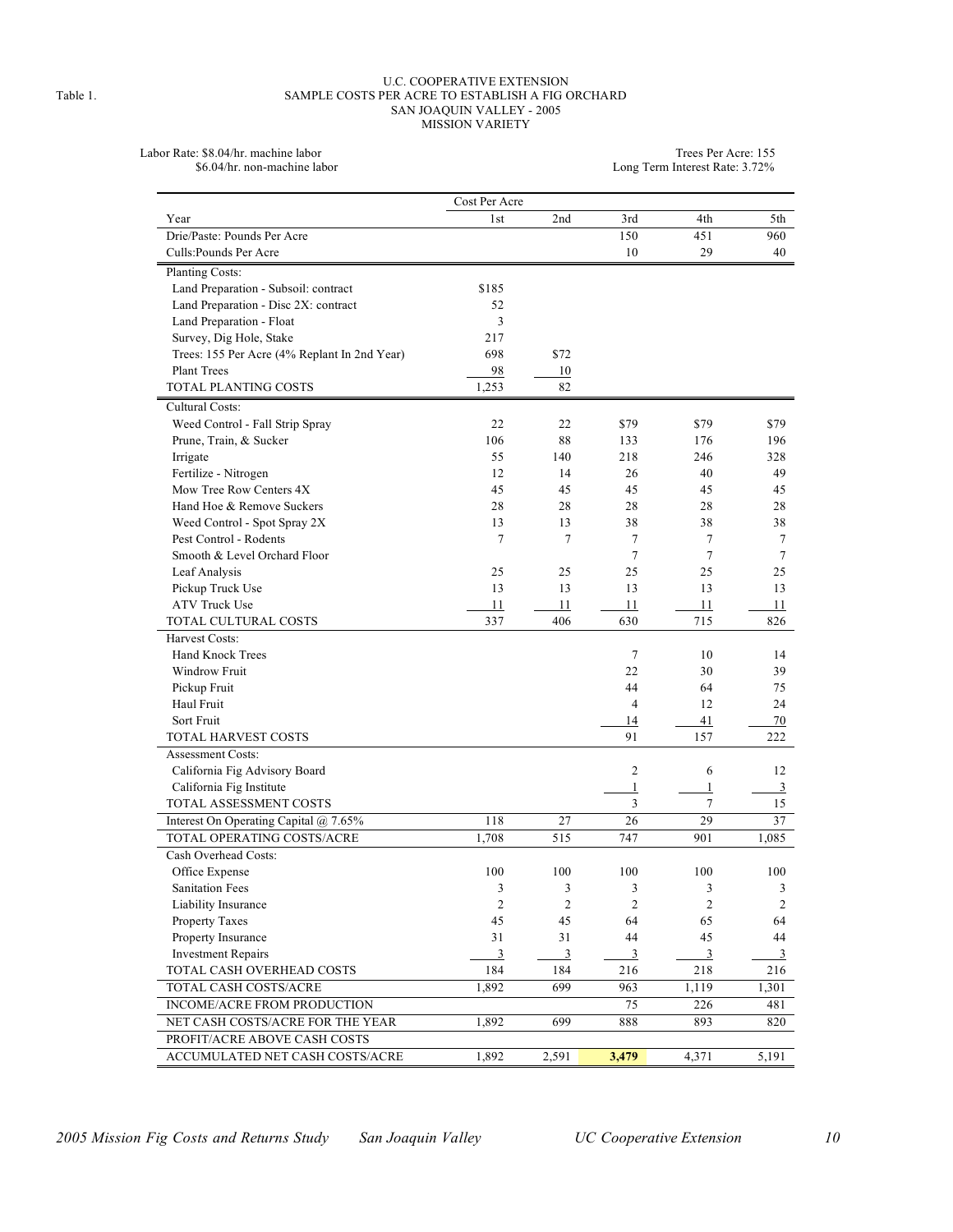#### U.C. COOPERATIVE EXTENSION Table 1. continued

|                                          | Cost Per Acre |       |       |       |       |
|------------------------------------------|---------------|-------|-------|-------|-------|
| Year                                     | 1st           | 2nd   | 3rd   | 4th   | 5th   |
| Dried/Paste: Pounds Per Acre             |               |       | 150   | 451   | 960   |
| Culls: Pounds Per Acre                   |               |       | 10    | 29    | 40    |
| Capital Recovery Cost:                   |               |       |       |       |       |
| Drip Irrigation System                   | 82            | 82    | 82    | 82    | 82    |
| Land $\omega$ \$5,500 Per Producing Acre | 212           | 212   | 212   | 212   | 212   |
| Orchard Establishment Cost               |               |       | 226   | 226   | 226   |
| Fuel Tanks & Pumps                       | 1             | 1     |       |       |       |
| Shop Building                            | 4             | 4     | 4     | 4     | 4     |
| Packing Shed                             | 39            | 39    | 39    | 39    | 39    |
| Shop Tools                               |               | 1     |       |       |       |
| Equipment                                | 20            | 20    | 51    | 64    | 44    |
| TOTAL CAPITAL RECOVERY COST              | 359           | 359   | 616   | 629   | 609   |
| TOTAL COST/ACRE FOR THE YEAR             | 2,251         | 1,058 | 1,579 | 1,748 | 1,910 |
| <b>INCOME/ACRE FROM PRODUCTION</b>       |               |       | 75    | 226   | 481   |
| TOTAL NET COST/ACRE FOR THE YEAR         | 2,251         | 1,058 | 1,504 | 1,522 | 1,429 |
| NET PROFIT/ACRE ABOVE TOTAL COST         |               |       |       |       |       |
| TOTAL ACCUMULATED NET COST/ACRE          | 2,251         | 3,309 | 4,813 | 6,334 | 7,763 |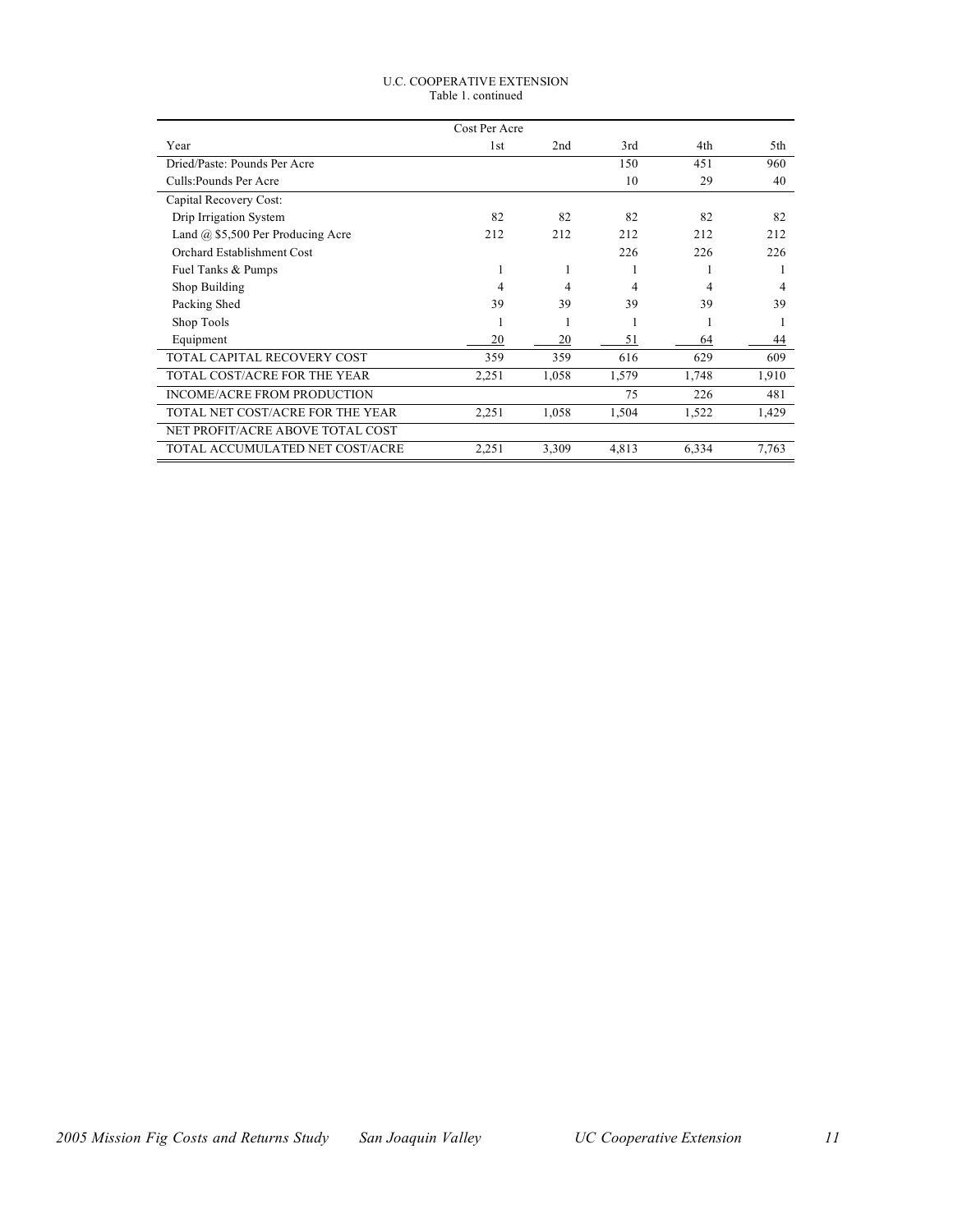#### U.C. COOPERATIVE EXTENSION Table 2. COSTS PER ACRE TO PRODUCE FIGS SAN JOAQUIN VALLEY - 2005 MISSION VARIETY

Labor Rate: \$8.04/hr. machine labor Interest Rate: 7.89 %<br>\$6.04/hr. non-machine labor Yield per Acre: 4,000 Lb \$6.04/hr. non-machine labor

| Time<br>Fuel, Lube<br>Custom/<br>Your<br>Labor<br>Material<br>Total<br>(Hrs/A)<br>& Repairs<br>Cost<br>Cost<br>Operation<br>Cost<br>Cost<br>Rent<br>Cultural:<br>0.09<br>2<br>$\boldsymbol{0}$<br>77<br>$\boldsymbol{0}$<br>79<br>Weed Control - Strip Spray<br>9.60<br>134<br>$\boldsymbol{0}$<br>193<br>$\boldsymbol{0}$<br>328<br>Irrigate<br>$\boldsymbol{0}$<br>Prune And Train<br>14.00<br>$\boldsymbol{0}$<br>$\mathbf{0}$<br>196<br>196<br>Fertilize - Nitrogen<br>0.18<br>3<br>$\mathbf{1}$<br>44<br>$\theta$<br>49<br>Mow Tree Row Centers - 4X<br>1.18<br>23<br>21<br>$\boldsymbol{0}$<br>$\mathbf{0}$<br>45<br>$\overline{c}$<br>$\mathbf{0}$<br>Smooth & Level Orchard Floor<br>0.19<br>$\overline{4}$<br>$\mathbf{0}$<br>6<br>2.00<br>28<br>$\overline{0}$<br>$\theta$<br>$\mathbf{0}$<br>28<br>Hand Hoe And Remove Suckers<br>0.18<br>$\overline{4}$<br>34<br>$\mathbf{0}$<br>38<br>Weed Control - Spot Spray 2X<br>1<br>0.05<br>Pest Control - Rodents<br>$\mathbf{1}$<br>$\mathbf{0}$<br>6<br>$\mathbf{0}$<br>$\tau$<br>$\boldsymbol{0}$<br>$\boldsymbol{0}$<br>$\mathbf{0}$<br>25<br>25<br>0.00<br>Leaf Analysis<br>$\mathbf{0}$<br>$\boldsymbol{0}$<br>82<br>Pickup Truck Use<br>3.08<br>61<br>21<br>ATV USe<br>0.49<br>$\boldsymbol{0}$<br>$\boldsymbol{0}$<br>10<br>$\mathbf{1}$<br>11<br>48<br>355<br>$25\,$<br>894<br>31.03<br>466<br>TOTAL CULTURAL COSTS<br>Harvest:<br>Hand Knock Trees - 5X<br>0.68<br>10<br>$\boldsymbol{0}$<br>$\mathbf{0}$<br>$\mathbf{0}$<br>10<br>$\mathbf{0}$<br>Windrow Fruit - 5X<br>53<br>10<br>$\mathbf{0}$<br>63<br>1.25<br>80<br>25<br>$\boldsymbol{0}$<br>2.93<br>45<br>151<br>Pickup Fruit - 5X<br>Haul To Shed - 5X<br>0.00<br>$\boldsymbol{0}$<br>$\boldsymbol{0}$<br>$\mathbf{0}$<br>94<br>94<br>0.00<br>$\overline{0}$<br>$\overline{0}$<br>$\overline{0}$<br>274<br>274<br>Sort Figs - 5X<br>4.86<br>143<br>35<br>$\theta$<br>413<br>592<br>TOTAL HARVEST COSTS<br>Assessment:<br>0.00<br>$\boldsymbol{0}$<br>$\boldsymbol{0}$<br>49<br>$\boldsymbol{0}$<br>Marketing Order Assessment<br>49<br>Research & Administration Asse<br>0.00<br>$\boldsymbol{0}$<br>$\boldsymbol{0}$<br>10<br>$\boldsymbol{0}$<br>10<br>$\overline{0}$<br>$\mathbf{0}$<br>59<br>59<br>TOTAL ASSESSMENT COSTS<br>0.00<br>$\mathbf{0}$<br>56<br>Interest on operating capital $@$ 7.65%<br>TOTAL OPERATING COSTS/ACRE<br>609<br>83<br>1,601<br>414<br>438<br>0.43<br>TOTAL OPERATING COSTS/LB<br><b>CASH OVERHEAD:</b><br>Office Expense<br>100<br><b>Sanitation Fees</b><br>3<br>2<br>Liability Insurance<br>73<br>Property Taxes<br>50<br>Property Insurance<br>$\overline{3}$<br><b>Investment Repairs</b><br>230<br>TOTAL CASH OVERHEAD COSTS<br>1,832<br>TOTAL CASH COSTS/ACRE<br>0.49<br>TOTAL CASH COSTS/LB<br><b>NON-CASH OVERHEAD:</b><br>Per producing<br>-- Annual Cost --<br>Capital Recovery<br>Investment<br>Acre<br>966<br>82<br>82<br>Drip Irrigation System<br>Land<br>3,535<br>212<br>212<br>226<br>Mission Fig Establishment Cost<br>3,514<br>226<br>Fuel Tank: 1 - 100 Gallon<br>3<br>$\boldsymbol{0}$<br>$\boldsymbol{0}$<br>51<br><b>Buildings</b><br>$\overline{4}$<br>4<br>Packing Shed<br>620<br>39<br>39<br>Shop Tools<br>4<br>$\mathbf{1}$<br>1<br>Equipment<br>1,797<br>214<br>214<br>TOTAL NON-CASH OVERHEAD<br>10,491<br>778<br>778<br><b>COSTS</b><br>TOTAL COSTS/ACRE<br>2,610<br>0.69<br>TOTAL COSTS/LB | Operation |  | ------------------ Cash and Labor Costs per Acre ------------------ |  |
|--------------------------------------------------------------------------------------------------------------------------------------------------------------------------------------------------------------------------------------------------------------------------------------------------------------------------------------------------------------------------------------------------------------------------------------------------------------------------------------------------------------------------------------------------------------------------------------------------------------------------------------------------------------------------------------------------------------------------------------------------------------------------------------------------------------------------------------------------------------------------------------------------------------------------------------------------------------------------------------------------------------------------------------------------------------------------------------------------------------------------------------------------------------------------------------------------------------------------------------------------------------------------------------------------------------------------------------------------------------------------------------------------------------------------------------------------------------------------------------------------------------------------------------------------------------------------------------------------------------------------------------------------------------------------------------------------------------------------------------------------------------------------------------------------------------------------------------------------------------------------------------------------------------------------------------------------------------------------------------------------------------------------------------------------------------------------------------------------------------------------------------------------------------------------------------------------------------------------------------------------------------------------------------------------------------------------------------------------------------------------------------------------------------------------------------------------------------------------------------------------------------------------------------------------------------------------------------------------------------------------------------------------------------------------------------------------------------------------------------------------------------------------------------------------------------------------------------------------------------------------------------------------------------------------------------------------------------------------------------------------------------------------------------------------------------------------------------------------------------------------------------------------------------------------------------------------------------------------------------------------------------------------------------------------------------------------------------------------------------------------------|-----------|--|---------------------------------------------------------------------|--|
|                                                                                                                                                                                                                                                                                                                                                                                                                                                                                                                                                                                                                                                                                                                                                                                                                                                                                                                                                                                                                                                                                                                                                                                                                                                                                                                                                                                                                                                                                                                                                                                                                                                                                                                                                                                                                                                                                                                                                                                                                                                                                                                                                                                                                                                                                                                                                                                                                                                                                                                                                                                                                                                                                                                                                                                                                                                                                                                                                                                                                                                                                                                                                                                                                                                                                                                                                                                |           |  |                                                                     |  |
|                                                                                                                                                                                                                                                                                                                                                                                                                                                                                                                                                                                                                                                                                                                                                                                                                                                                                                                                                                                                                                                                                                                                                                                                                                                                                                                                                                                                                                                                                                                                                                                                                                                                                                                                                                                                                                                                                                                                                                                                                                                                                                                                                                                                                                                                                                                                                                                                                                                                                                                                                                                                                                                                                                                                                                                                                                                                                                                                                                                                                                                                                                                                                                                                                                                                                                                                                                                |           |  |                                                                     |  |
|                                                                                                                                                                                                                                                                                                                                                                                                                                                                                                                                                                                                                                                                                                                                                                                                                                                                                                                                                                                                                                                                                                                                                                                                                                                                                                                                                                                                                                                                                                                                                                                                                                                                                                                                                                                                                                                                                                                                                                                                                                                                                                                                                                                                                                                                                                                                                                                                                                                                                                                                                                                                                                                                                                                                                                                                                                                                                                                                                                                                                                                                                                                                                                                                                                                                                                                                                                                |           |  |                                                                     |  |
|                                                                                                                                                                                                                                                                                                                                                                                                                                                                                                                                                                                                                                                                                                                                                                                                                                                                                                                                                                                                                                                                                                                                                                                                                                                                                                                                                                                                                                                                                                                                                                                                                                                                                                                                                                                                                                                                                                                                                                                                                                                                                                                                                                                                                                                                                                                                                                                                                                                                                                                                                                                                                                                                                                                                                                                                                                                                                                                                                                                                                                                                                                                                                                                                                                                                                                                                                                                |           |  |                                                                     |  |
|                                                                                                                                                                                                                                                                                                                                                                                                                                                                                                                                                                                                                                                                                                                                                                                                                                                                                                                                                                                                                                                                                                                                                                                                                                                                                                                                                                                                                                                                                                                                                                                                                                                                                                                                                                                                                                                                                                                                                                                                                                                                                                                                                                                                                                                                                                                                                                                                                                                                                                                                                                                                                                                                                                                                                                                                                                                                                                                                                                                                                                                                                                                                                                                                                                                                                                                                                                                |           |  |                                                                     |  |
|                                                                                                                                                                                                                                                                                                                                                                                                                                                                                                                                                                                                                                                                                                                                                                                                                                                                                                                                                                                                                                                                                                                                                                                                                                                                                                                                                                                                                                                                                                                                                                                                                                                                                                                                                                                                                                                                                                                                                                                                                                                                                                                                                                                                                                                                                                                                                                                                                                                                                                                                                                                                                                                                                                                                                                                                                                                                                                                                                                                                                                                                                                                                                                                                                                                                                                                                                                                |           |  |                                                                     |  |
|                                                                                                                                                                                                                                                                                                                                                                                                                                                                                                                                                                                                                                                                                                                                                                                                                                                                                                                                                                                                                                                                                                                                                                                                                                                                                                                                                                                                                                                                                                                                                                                                                                                                                                                                                                                                                                                                                                                                                                                                                                                                                                                                                                                                                                                                                                                                                                                                                                                                                                                                                                                                                                                                                                                                                                                                                                                                                                                                                                                                                                                                                                                                                                                                                                                                                                                                                                                |           |  |                                                                     |  |
|                                                                                                                                                                                                                                                                                                                                                                                                                                                                                                                                                                                                                                                                                                                                                                                                                                                                                                                                                                                                                                                                                                                                                                                                                                                                                                                                                                                                                                                                                                                                                                                                                                                                                                                                                                                                                                                                                                                                                                                                                                                                                                                                                                                                                                                                                                                                                                                                                                                                                                                                                                                                                                                                                                                                                                                                                                                                                                                                                                                                                                                                                                                                                                                                                                                                                                                                                                                |           |  |                                                                     |  |
|                                                                                                                                                                                                                                                                                                                                                                                                                                                                                                                                                                                                                                                                                                                                                                                                                                                                                                                                                                                                                                                                                                                                                                                                                                                                                                                                                                                                                                                                                                                                                                                                                                                                                                                                                                                                                                                                                                                                                                                                                                                                                                                                                                                                                                                                                                                                                                                                                                                                                                                                                                                                                                                                                                                                                                                                                                                                                                                                                                                                                                                                                                                                                                                                                                                                                                                                                                                |           |  |                                                                     |  |
|                                                                                                                                                                                                                                                                                                                                                                                                                                                                                                                                                                                                                                                                                                                                                                                                                                                                                                                                                                                                                                                                                                                                                                                                                                                                                                                                                                                                                                                                                                                                                                                                                                                                                                                                                                                                                                                                                                                                                                                                                                                                                                                                                                                                                                                                                                                                                                                                                                                                                                                                                                                                                                                                                                                                                                                                                                                                                                                                                                                                                                                                                                                                                                                                                                                                                                                                                                                |           |  |                                                                     |  |
|                                                                                                                                                                                                                                                                                                                                                                                                                                                                                                                                                                                                                                                                                                                                                                                                                                                                                                                                                                                                                                                                                                                                                                                                                                                                                                                                                                                                                                                                                                                                                                                                                                                                                                                                                                                                                                                                                                                                                                                                                                                                                                                                                                                                                                                                                                                                                                                                                                                                                                                                                                                                                                                                                                                                                                                                                                                                                                                                                                                                                                                                                                                                                                                                                                                                                                                                                                                |           |  |                                                                     |  |
|                                                                                                                                                                                                                                                                                                                                                                                                                                                                                                                                                                                                                                                                                                                                                                                                                                                                                                                                                                                                                                                                                                                                                                                                                                                                                                                                                                                                                                                                                                                                                                                                                                                                                                                                                                                                                                                                                                                                                                                                                                                                                                                                                                                                                                                                                                                                                                                                                                                                                                                                                                                                                                                                                                                                                                                                                                                                                                                                                                                                                                                                                                                                                                                                                                                                                                                                                                                |           |  |                                                                     |  |
|                                                                                                                                                                                                                                                                                                                                                                                                                                                                                                                                                                                                                                                                                                                                                                                                                                                                                                                                                                                                                                                                                                                                                                                                                                                                                                                                                                                                                                                                                                                                                                                                                                                                                                                                                                                                                                                                                                                                                                                                                                                                                                                                                                                                                                                                                                                                                                                                                                                                                                                                                                                                                                                                                                                                                                                                                                                                                                                                                                                                                                                                                                                                                                                                                                                                                                                                                                                |           |  |                                                                     |  |
|                                                                                                                                                                                                                                                                                                                                                                                                                                                                                                                                                                                                                                                                                                                                                                                                                                                                                                                                                                                                                                                                                                                                                                                                                                                                                                                                                                                                                                                                                                                                                                                                                                                                                                                                                                                                                                                                                                                                                                                                                                                                                                                                                                                                                                                                                                                                                                                                                                                                                                                                                                                                                                                                                                                                                                                                                                                                                                                                                                                                                                                                                                                                                                                                                                                                                                                                                                                |           |  |                                                                     |  |
|                                                                                                                                                                                                                                                                                                                                                                                                                                                                                                                                                                                                                                                                                                                                                                                                                                                                                                                                                                                                                                                                                                                                                                                                                                                                                                                                                                                                                                                                                                                                                                                                                                                                                                                                                                                                                                                                                                                                                                                                                                                                                                                                                                                                                                                                                                                                                                                                                                                                                                                                                                                                                                                                                                                                                                                                                                                                                                                                                                                                                                                                                                                                                                                                                                                                                                                                                                                |           |  |                                                                     |  |
|                                                                                                                                                                                                                                                                                                                                                                                                                                                                                                                                                                                                                                                                                                                                                                                                                                                                                                                                                                                                                                                                                                                                                                                                                                                                                                                                                                                                                                                                                                                                                                                                                                                                                                                                                                                                                                                                                                                                                                                                                                                                                                                                                                                                                                                                                                                                                                                                                                                                                                                                                                                                                                                                                                                                                                                                                                                                                                                                                                                                                                                                                                                                                                                                                                                                                                                                                                                |           |  |                                                                     |  |
|                                                                                                                                                                                                                                                                                                                                                                                                                                                                                                                                                                                                                                                                                                                                                                                                                                                                                                                                                                                                                                                                                                                                                                                                                                                                                                                                                                                                                                                                                                                                                                                                                                                                                                                                                                                                                                                                                                                                                                                                                                                                                                                                                                                                                                                                                                                                                                                                                                                                                                                                                                                                                                                                                                                                                                                                                                                                                                                                                                                                                                                                                                                                                                                                                                                                                                                                                                                |           |  |                                                                     |  |
|                                                                                                                                                                                                                                                                                                                                                                                                                                                                                                                                                                                                                                                                                                                                                                                                                                                                                                                                                                                                                                                                                                                                                                                                                                                                                                                                                                                                                                                                                                                                                                                                                                                                                                                                                                                                                                                                                                                                                                                                                                                                                                                                                                                                                                                                                                                                                                                                                                                                                                                                                                                                                                                                                                                                                                                                                                                                                                                                                                                                                                                                                                                                                                                                                                                                                                                                                                                |           |  |                                                                     |  |
|                                                                                                                                                                                                                                                                                                                                                                                                                                                                                                                                                                                                                                                                                                                                                                                                                                                                                                                                                                                                                                                                                                                                                                                                                                                                                                                                                                                                                                                                                                                                                                                                                                                                                                                                                                                                                                                                                                                                                                                                                                                                                                                                                                                                                                                                                                                                                                                                                                                                                                                                                                                                                                                                                                                                                                                                                                                                                                                                                                                                                                                                                                                                                                                                                                                                                                                                                                                |           |  |                                                                     |  |
|                                                                                                                                                                                                                                                                                                                                                                                                                                                                                                                                                                                                                                                                                                                                                                                                                                                                                                                                                                                                                                                                                                                                                                                                                                                                                                                                                                                                                                                                                                                                                                                                                                                                                                                                                                                                                                                                                                                                                                                                                                                                                                                                                                                                                                                                                                                                                                                                                                                                                                                                                                                                                                                                                                                                                                                                                                                                                                                                                                                                                                                                                                                                                                                                                                                                                                                                                                                |           |  |                                                                     |  |
|                                                                                                                                                                                                                                                                                                                                                                                                                                                                                                                                                                                                                                                                                                                                                                                                                                                                                                                                                                                                                                                                                                                                                                                                                                                                                                                                                                                                                                                                                                                                                                                                                                                                                                                                                                                                                                                                                                                                                                                                                                                                                                                                                                                                                                                                                                                                                                                                                                                                                                                                                                                                                                                                                                                                                                                                                                                                                                                                                                                                                                                                                                                                                                                                                                                                                                                                                                                |           |  |                                                                     |  |
|                                                                                                                                                                                                                                                                                                                                                                                                                                                                                                                                                                                                                                                                                                                                                                                                                                                                                                                                                                                                                                                                                                                                                                                                                                                                                                                                                                                                                                                                                                                                                                                                                                                                                                                                                                                                                                                                                                                                                                                                                                                                                                                                                                                                                                                                                                                                                                                                                                                                                                                                                                                                                                                                                                                                                                                                                                                                                                                                                                                                                                                                                                                                                                                                                                                                                                                                                                                |           |  |                                                                     |  |
|                                                                                                                                                                                                                                                                                                                                                                                                                                                                                                                                                                                                                                                                                                                                                                                                                                                                                                                                                                                                                                                                                                                                                                                                                                                                                                                                                                                                                                                                                                                                                                                                                                                                                                                                                                                                                                                                                                                                                                                                                                                                                                                                                                                                                                                                                                                                                                                                                                                                                                                                                                                                                                                                                                                                                                                                                                                                                                                                                                                                                                                                                                                                                                                                                                                                                                                                                                                |           |  |                                                                     |  |
|                                                                                                                                                                                                                                                                                                                                                                                                                                                                                                                                                                                                                                                                                                                                                                                                                                                                                                                                                                                                                                                                                                                                                                                                                                                                                                                                                                                                                                                                                                                                                                                                                                                                                                                                                                                                                                                                                                                                                                                                                                                                                                                                                                                                                                                                                                                                                                                                                                                                                                                                                                                                                                                                                                                                                                                                                                                                                                                                                                                                                                                                                                                                                                                                                                                                                                                                                                                |           |  |                                                                     |  |
|                                                                                                                                                                                                                                                                                                                                                                                                                                                                                                                                                                                                                                                                                                                                                                                                                                                                                                                                                                                                                                                                                                                                                                                                                                                                                                                                                                                                                                                                                                                                                                                                                                                                                                                                                                                                                                                                                                                                                                                                                                                                                                                                                                                                                                                                                                                                                                                                                                                                                                                                                                                                                                                                                                                                                                                                                                                                                                                                                                                                                                                                                                                                                                                                                                                                                                                                                                                |           |  |                                                                     |  |
|                                                                                                                                                                                                                                                                                                                                                                                                                                                                                                                                                                                                                                                                                                                                                                                                                                                                                                                                                                                                                                                                                                                                                                                                                                                                                                                                                                                                                                                                                                                                                                                                                                                                                                                                                                                                                                                                                                                                                                                                                                                                                                                                                                                                                                                                                                                                                                                                                                                                                                                                                                                                                                                                                                                                                                                                                                                                                                                                                                                                                                                                                                                                                                                                                                                                                                                                                                                |           |  |                                                                     |  |
|                                                                                                                                                                                                                                                                                                                                                                                                                                                                                                                                                                                                                                                                                                                                                                                                                                                                                                                                                                                                                                                                                                                                                                                                                                                                                                                                                                                                                                                                                                                                                                                                                                                                                                                                                                                                                                                                                                                                                                                                                                                                                                                                                                                                                                                                                                                                                                                                                                                                                                                                                                                                                                                                                                                                                                                                                                                                                                                                                                                                                                                                                                                                                                                                                                                                                                                                                                                |           |  |                                                                     |  |
|                                                                                                                                                                                                                                                                                                                                                                                                                                                                                                                                                                                                                                                                                                                                                                                                                                                                                                                                                                                                                                                                                                                                                                                                                                                                                                                                                                                                                                                                                                                                                                                                                                                                                                                                                                                                                                                                                                                                                                                                                                                                                                                                                                                                                                                                                                                                                                                                                                                                                                                                                                                                                                                                                                                                                                                                                                                                                                                                                                                                                                                                                                                                                                                                                                                                                                                                                                                |           |  |                                                                     |  |
|                                                                                                                                                                                                                                                                                                                                                                                                                                                                                                                                                                                                                                                                                                                                                                                                                                                                                                                                                                                                                                                                                                                                                                                                                                                                                                                                                                                                                                                                                                                                                                                                                                                                                                                                                                                                                                                                                                                                                                                                                                                                                                                                                                                                                                                                                                                                                                                                                                                                                                                                                                                                                                                                                                                                                                                                                                                                                                                                                                                                                                                                                                                                                                                                                                                                                                                                                                                |           |  |                                                                     |  |
|                                                                                                                                                                                                                                                                                                                                                                                                                                                                                                                                                                                                                                                                                                                                                                                                                                                                                                                                                                                                                                                                                                                                                                                                                                                                                                                                                                                                                                                                                                                                                                                                                                                                                                                                                                                                                                                                                                                                                                                                                                                                                                                                                                                                                                                                                                                                                                                                                                                                                                                                                                                                                                                                                                                                                                                                                                                                                                                                                                                                                                                                                                                                                                                                                                                                                                                                                                                |           |  |                                                                     |  |
|                                                                                                                                                                                                                                                                                                                                                                                                                                                                                                                                                                                                                                                                                                                                                                                                                                                                                                                                                                                                                                                                                                                                                                                                                                                                                                                                                                                                                                                                                                                                                                                                                                                                                                                                                                                                                                                                                                                                                                                                                                                                                                                                                                                                                                                                                                                                                                                                                                                                                                                                                                                                                                                                                                                                                                                                                                                                                                                                                                                                                                                                                                                                                                                                                                                                                                                                                                                |           |  |                                                                     |  |
|                                                                                                                                                                                                                                                                                                                                                                                                                                                                                                                                                                                                                                                                                                                                                                                                                                                                                                                                                                                                                                                                                                                                                                                                                                                                                                                                                                                                                                                                                                                                                                                                                                                                                                                                                                                                                                                                                                                                                                                                                                                                                                                                                                                                                                                                                                                                                                                                                                                                                                                                                                                                                                                                                                                                                                                                                                                                                                                                                                                                                                                                                                                                                                                                                                                                                                                                                                                |           |  |                                                                     |  |
|                                                                                                                                                                                                                                                                                                                                                                                                                                                                                                                                                                                                                                                                                                                                                                                                                                                                                                                                                                                                                                                                                                                                                                                                                                                                                                                                                                                                                                                                                                                                                                                                                                                                                                                                                                                                                                                                                                                                                                                                                                                                                                                                                                                                                                                                                                                                                                                                                                                                                                                                                                                                                                                                                                                                                                                                                                                                                                                                                                                                                                                                                                                                                                                                                                                                                                                                                                                |           |  |                                                                     |  |
|                                                                                                                                                                                                                                                                                                                                                                                                                                                                                                                                                                                                                                                                                                                                                                                                                                                                                                                                                                                                                                                                                                                                                                                                                                                                                                                                                                                                                                                                                                                                                                                                                                                                                                                                                                                                                                                                                                                                                                                                                                                                                                                                                                                                                                                                                                                                                                                                                                                                                                                                                                                                                                                                                                                                                                                                                                                                                                                                                                                                                                                                                                                                                                                                                                                                                                                                                                                |           |  |                                                                     |  |
|                                                                                                                                                                                                                                                                                                                                                                                                                                                                                                                                                                                                                                                                                                                                                                                                                                                                                                                                                                                                                                                                                                                                                                                                                                                                                                                                                                                                                                                                                                                                                                                                                                                                                                                                                                                                                                                                                                                                                                                                                                                                                                                                                                                                                                                                                                                                                                                                                                                                                                                                                                                                                                                                                                                                                                                                                                                                                                                                                                                                                                                                                                                                                                                                                                                                                                                                                                                |           |  |                                                                     |  |
|                                                                                                                                                                                                                                                                                                                                                                                                                                                                                                                                                                                                                                                                                                                                                                                                                                                                                                                                                                                                                                                                                                                                                                                                                                                                                                                                                                                                                                                                                                                                                                                                                                                                                                                                                                                                                                                                                                                                                                                                                                                                                                                                                                                                                                                                                                                                                                                                                                                                                                                                                                                                                                                                                                                                                                                                                                                                                                                                                                                                                                                                                                                                                                                                                                                                                                                                                                                |           |  |                                                                     |  |
|                                                                                                                                                                                                                                                                                                                                                                                                                                                                                                                                                                                                                                                                                                                                                                                                                                                                                                                                                                                                                                                                                                                                                                                                                                                                                                                                                                                                                                                                                                                                                                                                                                                                                                                                                                                                                                                                                                                                                                                                                                                                                                                                                                                                                                                                                                                                                                                                                                                                                                                                                                                                                                                                                                                                                                                                                                                                                                                                                                                                                                                                                                                                                                                                                                                                                                                                                                                |           |  |                                                                     |  |
|                                                                                                                                                                                                                                                                                                                                                                                                                                                                                                                                                                                                                                                                                                                                                                                                                                                                                                                                                                                                                                                                                                                                                                                                                                                                                                                                                                                                                                                                                                                                                                                                                                                                                                                                                                                                                                                                                                                                                                                                                                                                                                                                                                                                                                                                                                                                                                                                                                                                                                                                                                                                                                                                                                                                                                                                                                                                                                                                                                                                                                                                                                                                                                                                                                                                                                                                                                                |           |  |                                                                     |  |
|                                                                                                                                                                                                                                                                                                                                                                                                                                                                                                                                                                                                                                                                                                                                                                                                                                                                                                                                                                                                                                                                                                                                                                                                                                                                                                                                                                                                                                                                                                                                                                                                                                                                                                                                                                                                                                                                                                                                                                                                                                                                                                                                                                                                                                                                                                                                                                                                                                                                                                                                                                                                                                                                                                                                                                                                                                                                                                                                                                                                                                                                                                                                                                                                                                                                                                                                                                                |           |  |                                                                     |  |
|                                                                                                                                                                                                                                                                                                                                                                                                                                                                                                                                                                                                                                                                                                                                                                                                                                                                                                                                                                                                                                                                                                                                                                                                                                                                                                                                                                                                                                                                                                                                                                                                                                                                                                                                                                                                                                                                                                                                                                                                                                                                                                                                                                                                                                                                                                                                                                                                                                                                                                                                                                                                                                                                                                                                                                                                                                                                                                                                                                                                                                                                                                                                                                                                                                                                                                                                                                                |           |  |                                                                     |  |
|                                                                                                                                                                                                                                                                                                                                                                                                                                                                                                                                                                                                                                                                                                                                                                                                                                                                                                                                                                                                                                                                                                                                                                                                                                                                                                                                                                                                                                                                                                                                                                                                                                                                                                                                                                                                                                                                                                                                                                                                                                                                                                                                                                                                                                                                                                                                                                                                                                                                                                                                                                                                                                                                                                                                                                                                                                                                                                                                                                                                                                                                                                                                                                                                                                                                                                                                                                                |           |  |                                                                     |  |
|                                                                                                                                                                                                                                                                                                                                                                                                                                                                                                                                                                                                                                                                                                                                                                                                                                                                                                                                                                                                                                                                                                                                                                                                                                                                                                                                                                                                                                                                                                                                                                                                                                                                                                                                                                                                                                                                                                                                                                                                                                                                                                                                                                                                                                                                                                                                                                                                                                                                                                                                                                                                                                                                                                                                                                                                                                                                                                                                                                                                                                                                                                                                                                                                                                                                                                                                                                                |           |  |                                                                     |  |
|                                                                                                                                                                                                                                                                                                                                                                                                                                                                                                                                                                                                                                                                                                                                                                                                                                                                                                                                                                                                                                                                                                                                                                                                                                                                                                                                                                                                                                                                                                                                                                                                                                                                                                                                                                                                                                                                                                                                                                                                                                                                                                                                                                                                                                                                                                                                                                                                                                                                                                                                                                                                                                                                                                                                                                                                                                                                                                                                                                                                                                                                                                                                                                                                                                                                                                                                                                                |           |  |                                                                     |  |
|                                                                                                                                                                                                                                                                                                                                                                                                                                                                                                                                                                                                                                                                                                                                                                                                                                                                                                                                                                                                                                                                                                                                                                                                                                                                                                                                                                                                                                                                                                                                                                                                                                                                                                                                                                                                                                                                                                                                                                                                                                                                                                                                                                                                                                                                                                                                                                                                                                                                                                                                                                                                                                                                                                                                                                                                                                                                                                                                                                                                                                                                                                                                                                                                                                                                                                                                                                                |           |  |                                                                     |  |
|                                                                                                                                                                                                                                                                                                                                                                                                                                                                                                                                                                                                                                                                                                                                                                                                                                                                                                                                                                                                                                                                                                                                                                                                                                                                                                                                                                                                                                                                                                                                                                                                                                                                                                                                                                                                                                                                                                                                                                                                                                                                                                                                                                                                                                                                                                                                                                                                                                                                                                                                                                                                                                                                                                                                                                                                                                                                                                                                                                                                                                                                                                                                                                                                                                                                                                                                                                                |           |  |                                                                     |  |
|                                                                                                                                                                                                                                                                                                                                                                                                                                                                                                                                                                                                                                                                                                                                                                                                                                                                                                                                                                                                                                                                                                                                                                                                                                                                                                                                                                                                                                                                                                                                                                                                                                                                                                                                                                                                                                                                                                                                                                                                                                                                                                                                                                                                                                                                                                                                                                                                                                                                                                                                                                                                                                                                                                                                                                                                                                                                                                                                                                                                                                                                                                                                                                                                                                                                                                                                                                                |           |  |                                                                     |  |
|                                                                                                                                                                                                                                                                                                                                                                                                                                                                                                                                                                                                                                                                                                                                                                                                                                                                                                                                                                                                                                                                                                                                                                                                                                                                                                                                                                                                                                                                                                                                                                                                                                                                                                                                                                                                                                                                                                                                                                                                                                                                                                                                                                                                                                                                                                                                                                                                                                                                                                                                                                                                                                                                                                                                                                                                                                                                                                                                                                                                                                                                                                                                                                                                                                                                                                                                                                                |           |  |                                                                     |  |
|                                                                                                                                                                                                                                                                                                                                                                                                                                                                                                                                                                                                                                                                                                                                                                                                                                                                                                                                                                                                                                                                                                                                                                                                                                                                                                                                                                                                                                                                                                                                                                                                                                                                                                                                                                                                                                                                                                                                                                                                                                                                                                                                                                                                                                                                                                                                                                                                                                                                                                                                                                                                                                                                                                                                                                                                                                                                                                                                                                                                                                                                                                                                                                                                                                                                                                                                                                                |           |  |                                                                     |  |
|                                                                                                                                                                                                                                                                                                                                                                                                                                                                                                                                                                                                                                                                                                                                                                                                                                                                                                                                                                                                                                                                                                                                                                                                                                                                                                                                                                                                                                                                                                                                                                                                                                                                                                                                                                                                                                                                                                                                                                                                                                                                                                                                                                                                                                                                                                                                                                                                                                                                                                                                                                                                                                                                                                                                                                                                                                                                                                                                                                                                                                                                                                                                                                                                                                                                                                                                                                                |           |  |                                                                     |  |
|                                                                                                                                                                                                                                                                                                                                                                                                                                                                                                                                                                                                                                                                                                                                                                                                                                                                                                                                                                                                                                                                                                                                                                                                                                                                                                                                                                                                                                                                                                                                                                                                                                                                                                                                                                                                                                                                                                                                                                                                                                                                                                                                                                                                                                                                                                                                                                                                                                                                                                                                                                                                                                                                                                                                                                                                                                                                                                                                                                                                                                                                                                                                                                                                                                                                                                                                                                                |           |  |                                                                     |  |
|                                                                                                                                                                                                                                                                                                                                                                                                                                                                                                                                                                                                                                                                                                                                                                                                                                                                                                                                                                                                                                                                                                                                                                                                                                                                                                                                                                                                                                                                                                                                                                                                                                                                                                                                                                                                                                                                                                                                                                                                                                                                                                                                                                                                                                                                                                                                                                                                                                                                                                                                                                                                                                                                                                                                                                                                                                                                                                                                                                                                                                                                                                                                                                                                                                                                                                                                                                                |           |  |                                                                     |  |
|                                                                                                                                                                                                                                                                                                                                                                                                                                                                                                                                                                                                                                                                                                                                                                                                                                                                                                                                                                                                                                                                                                                                                                                                                                                                                                                                                                                                                                                                                                                                                                                                                                                                                                                                                                                                                                                                                                                                                                                                                                                                                                                                                                                                                                                                                                                                                                                                                                                                                                                                                                                                                                                                                                                                                                                                                                                                                                                                                                                                                                                                                                                                                                                                                                                                                                                                                                                |           |  |                                                                     |  |
|                                                                                                                                                                                                                                                                                                                                                                                                                                                                                                                                                                                                                                                                                                                                                                                                                                                                                                                                                                                                                                                                                                                                                                                                                                                                                                                                                                                                                                                                                                                                                                                                                                                                                                                                                                                                                                                                                                                                                                                                                                                                                                                                                                                                                                                                                                                                                                                                                                                                                                                                                                                                                                                                                                                                                                                                                                                                                                                                                                                                                                                                                                                                                                                                                                                                                                                                                                                |           |  |                                                                     |  |
|                                                                                                                                                                                                                                                                                                                                                                                                                                                                                                                                                                                                                                                                                                                                                                                                                                                                                                                                                                                                                                                                                                                                                                                                                                                                                                                                                                                                                                                                                                                                                                                                                                                                                                                                                                                                                                                                                                                                                                                                                                                                                                                                                                                                                                                                                                                                                                                                                                                                                                                                                                                                                                                                                                                                                                                                                                                                                                                                                                                                                                                                                                                                                                                                                                                                                                                                                                                |           |  |                                                                     |  |
|                                                                                                                                                                                                                                                                                                                                                                                                                                                                                                                                                                                                                                                                                                                                                                                                                                                                                                                                                                                                                                                                                                                                                                                                                                                                                                                                                                                                                                                                                                                                                                                                                                                                                                                                                                                                                                                                                                                                                                                                                                                                                                                                                                                                                                                                                                                                                                                                                                                                                                                                                                                                                                                                                                                                                                                                                                                                                                                                                                                                                                                                                                                                                                                                                                                                                                                                                                                |           |  |                                                                     |  |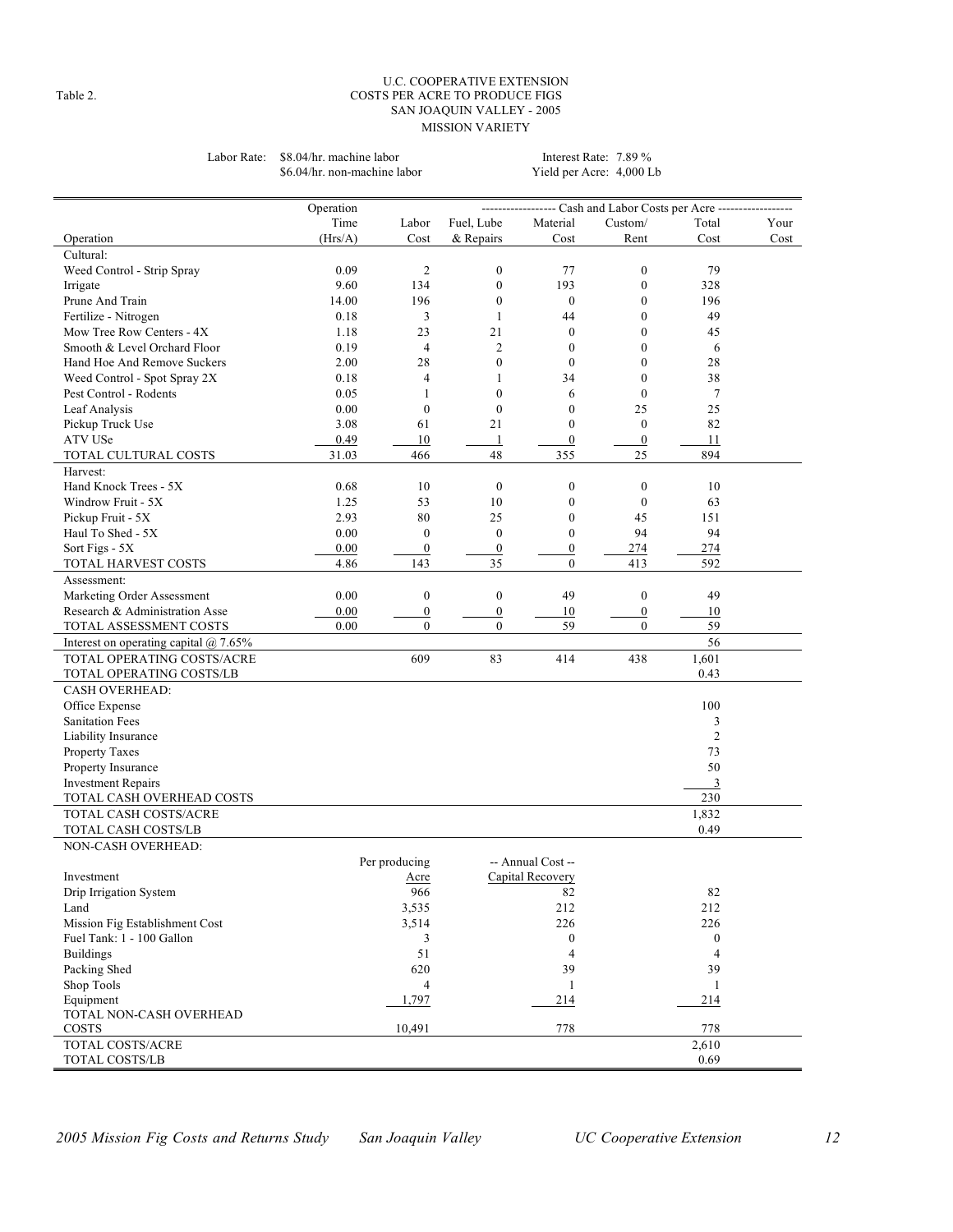#### U.C. COOPERATIVE EXTENSION Table 3. COSTS AND RETURNS PER ACRE TO PRODUCE FIGS SAN JOAQUIN VALLEY - 2005 MISSION VARIETY

| Labor Rate: \$8.04/hr. machine labor<br>\$6.04/hr. non-machine labor | Interest Rate: $7.89\%$<br>Yield per Acre: 4,000 Lb |      |           |           |      |
|----------------------------------------------------------------------|-----------------------------------------------------|------|-----------|-----------|------|
|                                                                      |                                                     |      | Price or  | Value or  | Your |
|                                                                      | Quantity/Acre                                       | Unit | Cost/Unit | Cost/Accr | Cost |
| <b>GROSS RETURNS</b>                                                 |                                                     |      |           |           |      |
| Dried/Paste                                                          | 3.760                                               | Lb   | 0.50      | 1,880     |      |
| Cull.                                                                | 240                                                 | Lb   | 0.03      |           |      |
| TOTAL GROSS RETURNS FOR MISSION FIGS                                 |                                                     |      |           | 1,887     |      |
| <b>OPERATING COSTS</b>                                               |                                                     |      |           |           |      |
| Herbicide:                                                           |                                                     |      |           |           |      |
| Surflan 4 AS                                                         | 2.50                                                | Pint | 14.52     | 36        |      |
| Goal 2XL                                                             | 2.50                                                | Pint | 16.46     | 41        |      |
| Roundup Ultra Max                                                    | 4.00                                                | Pint | 8.58      | 34        |      |
| Water:                                                               |                                                     |      |           |           |      |
| Water                                                                | 24.00                                               | AcIn | 8.06      | 193       |      |
|                                                                      |                                                     |      |           |           |      |

| Cull                                        | -,, - -<br>240 | Lb   | 0.03  | 7              |  |
|---------------------------------------------|----------------|------|-------|----------------|--|
| TOTAL GROSS RETURNS FOR MISSION FIGS        |                |      |       | 1,887          |  |
| OPERATING COSTS                             |                |      |       |                |  |
| Herbicide:                                  |                |      |       |                |  |
| Surflan 4 AS                                | 2.50           | Pint | 14.52 | 36             |  |
| Goal 2XL                                    | 2.50           | Pint | 16.46 | 41             |  |
| Roundup Ultra Max                           | 4.00           | Pint | 8.58  | 34             |  |
| Water:                                      |                |      |       |                |  |
| Water                                       | 24.00          | AcIn | 8.06  | 193            |  |
| Fertilizer:                                 |                |      |       |                |  |
| $34 - 0 - 0$                                | 100            | Lb N | 0.441 | 44             |  |
| Rent:                                       |                |      |       |                |  |
| Bin Rental                                  | 30             | Bin  | 1.50  | 45             |  |
| Contract:                                   |                |      |       |                |  |
| Haul Figs                                   | 3,760          | Lb   | 0.025 | 94             |  |
| Custom:                                     |                |      |       |                |  |
| Sort Figs                                   | 3,008          | Lb   | 0.085 | 256            |  |
| PCA Fees                                    | 1.00           | Acre | 25.00 | 25             |  |
| Haul Figs                                   | 752            | Lb   | 0.03  | 19             |  |
| Assessments:                                |                |      |       |                |  |
| <b>CFAB</b> Assessment                      | 1.88           | Ton  | 26.00 | 49             |  |
| <b>CFI</b> Assessment                       | 1.88           | Ton  | 5.50  | 10             |  |
| Rodenticide:                                |                |      |       |                |  |
| Rodent Bait                                 | 2.00           | Lb   | 2.90  | 6              |  |
| Labor (machine)                             | 14.05          | Hrs  | 16.59 | 233            |  |
| Labor (non-machine)                         | 26.88          | Hrs  | 13.99 | 376            |  |
| Fuel - Gas                                  | 10.20          | Gal  | 2.05  | 21             |  |
| Fuel - Diesel                               | 17.61          | Gal  | 1.51  | 27             |  |
| Lube                                        |                |      |       | 7              |  |
| Machinery repair                            |                |      |       | 29             |  |
| Interest on operating capital $@$ 7.65%     |                |      |       | 56             |  |
| TOTAL OPERATING COSTS/ACRE                  |                |      |       | 1,601          |  |
| TOTAL OPERATING COSTS/LB                    |                |      |       | 0.43           |  |
| NET RETURNS ABOVE OPERATING COSTS           |                |      |       | 286            |  |
| <b>CASH OVERHEAD COSTS:</b>                 |                |      |       |                |  |
| Office Expense                              |                |      |       | 100            |  |
| <b>Sanitation Fees</b>                      |                |      |       | 3              |  |
| Liability Insurance                         |                |      |       | $\overline{c}$ |  |
| <b>Property Taxes</b>                       |                |      |       | 73             |  |
| Property Insurance                          |                |      |       | 50             |  |
| <b>Investment Repairs</b>                   |                |      |       | $\overline{3}$ |  |
| TOTAL CASH OVERHEAD COSTS/ACRE              |                |      |       | 230            |  |
| TOTAL CASH COSTS/ACRE                       |                |      |       | 1,832          |  |
| TOTAL CASH COSTS/LB                         |                |      |       | 0.49           |  |
| NON-CASH OVERHEAD COSTS (CAPITAL RECOVERY): |                |      |       |                |  |
| Drip Irrigation System                      |                |      |       | 82             |  |
| Land                                        |                |      |       | 212            |  |
| Mission Fig Establishment Cost              |                |      |       | 226            |  |
| Fuel Tank: 1 - 100 Gallon                   |                |      |       | $\bf{0}$       |  |
| <b>Buildings</b>                            |                |      |       | 4              |  |
| Packing Shed                                |                |      |       | 39             |  |
| Shop Tools                                  |                |      |       | 1              |  |
| Equipment                                   |                |      |       | 214            |  |
| TOTAL NON-CASH OVERHEAD COSTS/ACRE          |                |      |       | 778            |  |
| <b>TOTAL COSTS/ACRE</b>                     |                |      |       | 2,610          |  |
| TOTAL COSTS/LB                              |                |      |       | 0.69           |  |
| NET RETURNS ABOVE TOTAL COSTS               |                |      |       | $-722$         |  |
|                                             |                |      |       |                |  |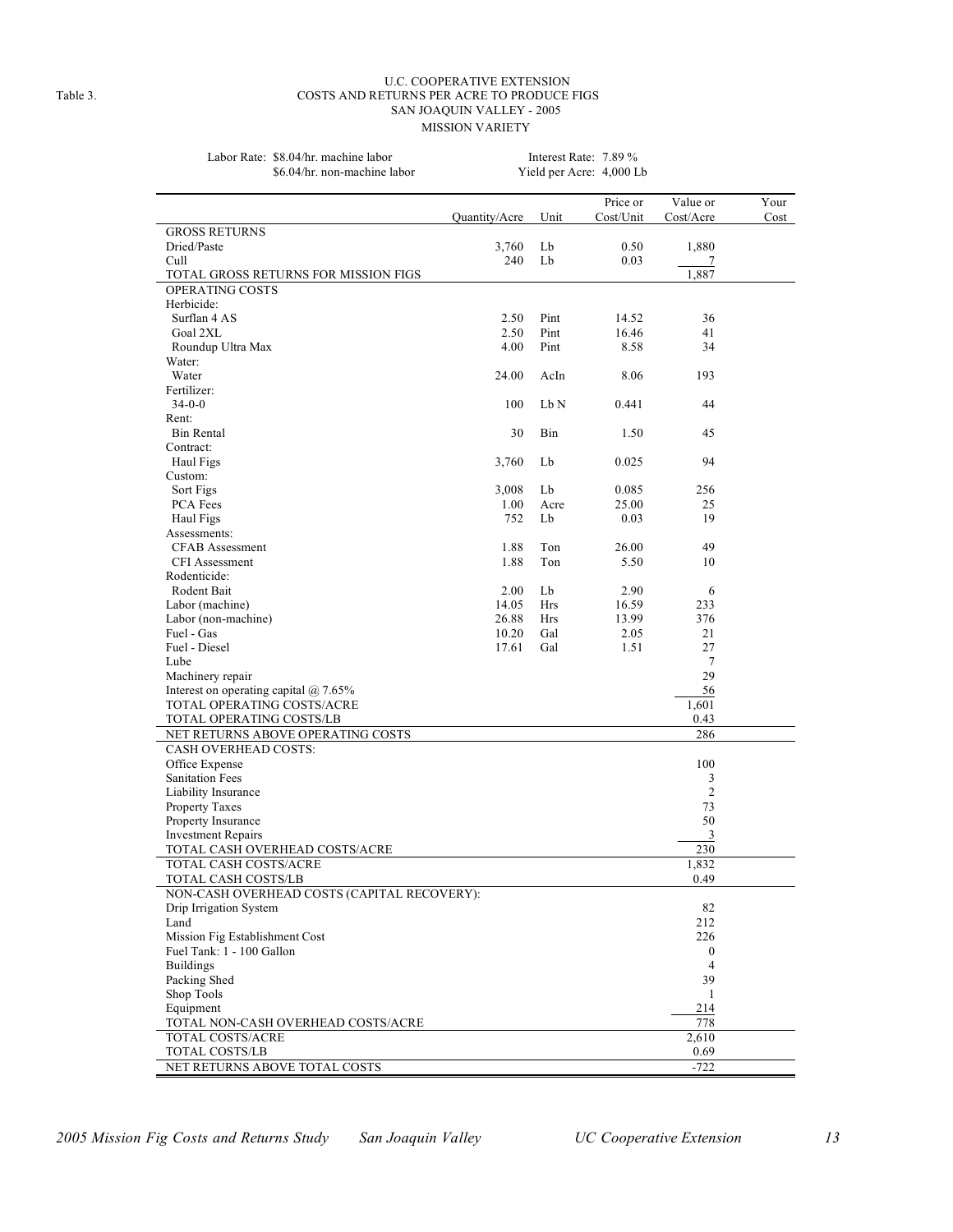#### U.C. COOPERATIVE EXTENSION Table 4. MONTHLY CASH COSTS PER ACRE TO PRODUCE FIGS SAN JOAQUIN VALLEY - 2005 MISSION VARIETY

| Beginning DEC 04                      | <b>DEC</b>       | <b>JAN</b>       | <b>FEB</b>       | <b>MAR</b>     | <b>APR</b>     | <b>MAY</b>   | <b>JUN</b>     | <b>JUL</b>       | <b>AUG</b>     | <b>SEP</b>       | OCT            | <b>NOV</b>       | <b>TOTAL</b>   |
|---------------------------------------|------------------|------------------|------------------|----------------|----------------|--------------|----------------|------------------|----------------|------------------|----------------|------------------|----------------|
| Ending NOV 05                         | 04               | 05               | 05               | 05             | 05             | 05           | 05             | 05               | 05             | 05               | 05             | 05               |                |
| Cultural:                             |                  |                  |                  |                |                |              |                |                  |                |                  |                |                  |                |
| Weed Control - Strip Spray            | 79               |                  |                  |                |                |              |                |                  |                |                  |                |                  | 79             |
| Irrigate                              |                  |                  | 109              | 55             |                | 55           | 55             | 27               | 27             |                  |                |                  | 328            |
| Prune And Train                       |                  |                  | 196              |                |                |              |                |                  |                |                  |                |                  | 196            |
| Fertilize - Nitrogen                  |                  |                  | 49               |                |                |              |                |                  |                |                  |                |                  | 49             |
| Mow Tree Row Centers - 4X             |                  |                  |                  | 11             |                | 11           | 11             | 11               |                |                  |                |                  | 45             |
| Smooth & Level Orchard Floor          |                  |                  |                  | 6              |                |              |                |                  |                |                  |                |                  | 6              |
| Hand Hoe And Remove Suckers           |                  |                  |                  |                | 28             |              |                |                  |                |                  |                |                  | 28             |
| Weed Control - Spot Spray 2X          |                  |                  |                  |                | 19             |              | 19             |                  |                |                  |                |                  | 38             |
| Pest Control - Rodents                |                  |                  |                  |                |                | $\tau$       |                |                  |                |                  |                |                  | $\overline{7}$ |
| Leaf Analysis                         |                  |                  |                  |                |                |              |                | 25               |                |                  |                |                  | 25             |
| Pickup Truck Use                      | 8                | 8                | 8                | 8              | 8              | 8            | 8              | 8                | $\,$ 8 $\,$    | 8                |                |                  | 82             |
| <b>ATV USe</b>                        | $\mathbf{1}$     | $\mathbf{1}$     | $\overline{1}$   | $\mathbf{1}$   | $\mathbf{1}$   | $\mathbf{1}$ | $\mathbf{1}$   | $\mathbf{1}$     | $\mathbf{1}$   | $\mathbf{1}$     |                |                  | 11             |
| TOTAL CULTURAL COSTS                  | 89               | 9                | 363              | 81             | 56             | 82           | 94             | 73               | 37             | $\mathbf{Q}$     |                |                  | 894            |
| Harvest:                              |                  |                  |                  |                |                |              |                |                  |                |                  |                |                  |                |
| Hand Knock Trees - 5X                 |                  |                  |                  |                | 5              |              | 5              |                  |                |                  |                |                  | 10             |
| Windrow Fruit - 5X                    |                  |                  |                  |                | 27             |              | 27             |                  |                | 9                |                |                  | 63             |
| Pickup Fruit - 5X                     |                  |                  |                  |                | 70             |              | 58             |                  |                | 22               |                |                  | 151            |
| Haul To Shed - 5X                     |                  |                  |                  |                | 38             |              | 38             |                  |                | 19               |                |                  | 94             |
| Sort Figs - 5X                        |                  |                  |                  |                | 128            |              | 128            |                  |                | 19               |                |                  | 274            |
| TOTAL HARVEST COSTS                   |                  |                  |                  |                | 268            |              | 256            |                  |                | 69               |                |                  | 592            |
| Assessment:                           |                  |                  |                  |                |                |              |                |                  |                |                  |                |                  |                |
| Marketing Order Assessmen             |                  |                  |                  |                | 20             |              | 20             |                  |                | 10               |                |                  | 49             |
| Research & Administration             |                  |                  |                  |                | $\overline{4}$ |              | $\overline{4}$ |                  |                | $\overline{2}$   |                |                  | 10             |
| TOTAL ASSESSMENT COSTS                |                  |                  |                  |                | 24             |              | 24             |                  |                | 12               |                |                  | 59             |
| Interest on Operating Capital @ 7.65% | 1                | $\mathbf{1}$     | 3                | 3              | 6              | 6            | 9              | 9                | 9              | 10               |                |                  | 56             |
| TOTAL OPERATING COSTS/ACRE            | 89               | 10               | 366              | 84             | 353            | 89           | 382            | 82               | 46             | 100              |                |                  | 1,601          |
| TOTAL OPERATING COSTS/LB              | 0.02             | 0.00             | 0.10             | 0.02           | 0.09           | 0.02         | 0.10           | 0.02             | 0.01           | 0.03             |                |                  | 0.43           |
| <b>OVERHEAD:</b>                      |                  |                  |                  |                |                |              |                |                  |                |                  |                |                  |                |
| Office Expense                        | 10               | 10               | 10               | 10             | 10             | 10           | 10             | 10               | 10             | 10               |                |                  | 100            |
| <b>Sanitation Fees</b>                | $\mathbf{0}$     | $\boldsymbol{0}$ | $\boldsymbol{0}$ | $\mathbf{0}$   | $\mathbf{0}$   | $\mathbf{0}$ | $\overline{0}$ | $\mathbf{0}$     | $\mathbf{0}$   | $\boldsymbol{0}$ |                |                  | $\mathfrak{Z}$ |
| Liability Insurance                   |                  | 2                |                  |                |                |              |                |                  |                |                  |                |                  | $\overline{2}$ |
| Property Taxes                        |                  |                  | 36               |                |                |              |                | 36               |                |                  |                |                  | 73             |
| Property Insurance                    |                  | 50               |                  |                |                |              |                |                  |                |                  |                |                  | 50             |
| <b>Investment Repairs</b>             | $\boldsymbol{0}$ | $\boldsymbol{0}$ | $\overline{0}$   | $\overline{0}$ | $\overline{0}$ | $\bf{0}$     | $\mathbf{0}$   | $\boldsymbol{0}$ | $\overline{0}$ | $\boldsymbol{0}$ | $\mathbf{0}$   | $\boldsymbol{0}$ | $\overline{3}$ |
| TOTAL CASH OVERHEAD COSTS             | 11               | 63               | 47               | 11             | 11             | 11           | 11             | 47               | 11             | 11               | $\mathbf{0}$   | $\mathbf{0}$     | 230            |
| TOTAL CASH COSTS/ACRE                 | 100              | 72               | 413              | 95             | 364            | 99           | 393            | 129              | 56             | 110              | $\overline{0}$ | $\overline{0}$   | 1,832          |
| <b>TOTAL CASH COSTS/LB</b>            | 0.03             | 0.02             | 0.11             | 0.03           | 0.10           | 0.03         | 0.10           | 0.03             | 0.01           | 0.03             | 0.00           | 0.00             | 0.49           |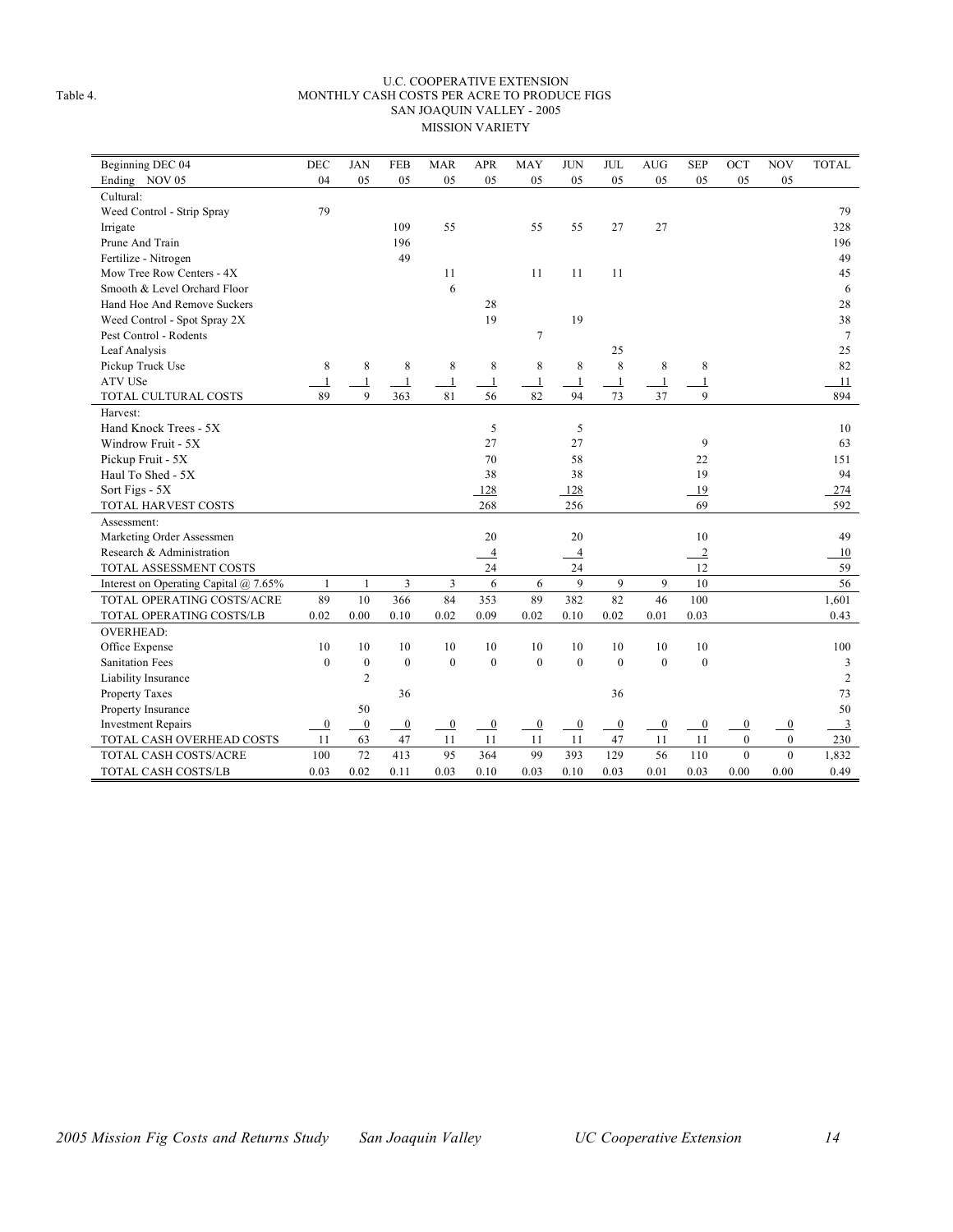#### U.C. COOPERATIVE EXTENSION Table 5. WHOLE FARM ANNUAL EQUIPMENT, INVESTMENT, AND BUSINESS OVERHEAD COSTS SAN JOAQUIN VALLEY - 2005 MISSION VARIETY

|    |                                 |         |                |         |          |                | - Cash Overhead - |        |
|----|---------------------------------|---------|----------------|---------|----------|----------------|-------------------|--------|
|    |                                 |         | <b>Yrs</b>     | Salvage | Capital  | Insur-         |                   |        |
| Yr | Description                     | Price   | Life           | Value   | Recovery | ance           | Taxes             | Total  |
| 05 | 20 Gal Sprayer - ATV            | 495     | 10             | 88      | 61       | $\overline{2}$ | 3                 | 66     |
| 05 | 62 HP 2WD Tractor               | 42,191  | 12             | 10,548  | 4,410    | 182            | 264               | 4,856  |
| 05 | 62 HP 2WD Tractor               | 42,191  | 12             | 10,548  | 4,410    | 182            | 264               | 4,856  |
| 05 | ATV <sub>4WD</sub>              | 6,242   | 7              | 2,368   | 837      | 30             | 43                | 909    |
| 05 | <b>Bin Trailer</b>              | 1,217   | 15             | 117     | 120      | 5              | 7                 | 132    |
| 05 | <b>Bin Trailer</b>              | 1,217   | 15             | 117     | 120      | 5              | 7                 | 132    |
| 05 | <b>Bin Trailer</b>              | 1,217   | 15             | 117     | 120      | 5              | 7                 | 132    |
| 05 | <b>Bin Trailer</b>              | 1,217   | 15             | 117     | 120      | 5              | 7                 | 132    |
| 05 | Forklift - 4 Ton                | 14,352  | 10             | 2,538   | 1,758    | 58             | 84                | 1,901  |
| 05 | Forklift - 4 Ton                | 14,352  | 10             | 2,538   | 1,758    | 58             | 84                | 1,901  |
| 05 | Harvester – $SP1$               | 71,879  | 10             | 12,711  | 8,807    | 292            | 423               | 9,522  |
| 05 | Harvester – $SP1$               | 71,879  | 10             | 12,711  | 8,807    | 292            | 423               | 9,522  |
| 05 | Mower - Flail 10'               | 24,684  | 10             | 4,365   | 3,024    | 100            | 145               | 3,270  |
| 05 | Orchard Leveler                 | 15,222  | 15             | 1,461   | 1,506    | 58             | 83                | 1,647  |
| 05 | Pickup Truck - 1/2 Ton          | 27,050  | $\overline{7}$ | 10,261  | 3,625    | 129            | 187               | 3,941  |
| 05 | Spinner Spreader - 3 Point      | 1,521   | 20             | 79      | 131      | 6              | 8                 | 144    |
| 05 | Sweeper – $SP1$                 | 33,629  | 10             | 5,947   | 4,120    | 137            | 198               | 4,455  |
| 05 | Sweeper – $SP^{-1}$             | 33,629  | 10             | 5,947   | 4,120    | 137            | 198               | 4,455  |
|    | <b>TOTAL</b>                    | 404,184 |                | 82,578  | 47,856   | 1,679          | 2,434             | 51,969 |
|    | $60\%$ of New Cost <sup>2</sup> | 242,510 |                | 49,547  | 28,714   | 1,008          | 1,460             | 31,181 |

#### ANNUAL EQUIPMENT COSTS

<sup>1</sup> SP = self propelled

 $2^2$  Used to reflect a mix of new and used equipment.

#### ANNUAL INVESTMENT COSTS

|                                |           |      |           |          | ------ Cash Overhead ------ |        |                  |         |  |  |
|--------------------------------|-----------|------|-----------|----------|-----------------------------|--------|------------------|---------|--|--|
|                                |           | Yrs  | Salvage   | Capital  | Insur-                      |        |                  |         |  |  |
| Description                    | Price     | Life | Value     | Recovery | ance                        | Taxes  | Repairs          | Total   |  |  |
| <b>INVESTMENT</b>              |           |      |           |          |                             |        |                  |         |  |  |
| <b>Buildings</b>               | 25,500    | 20   | 2,550     | 2,156    | 97                          | 140    | 70               | 2,463   |  |  |
| Drip Irrigation System         | 483,000   | 20   | 48,300    | 40,833   | 1,833                       | 2,657  | 664              | 45,986  |  |  |
| Fuel Tank: 1 - 100 Gallon      | 1,561     | 20   | 156       | 132      | 6                           | 9      | 30               | 176     |  |  |
| Land                           | 1,750,000 | 50   | 1,750,000 | 105,175  | 12,075                      | 17,500 | $\boldsymbol{0}$ | 134,750 |  |  |
| Mission Fig Establishment Cost | 1,739,500 | 47   |           | 111,736  | 6,001                       | 8,697  | $\boldsymbol{0}$ | 126,435 |  |  |
| Packing Shed                   | 310.000   | 50   | 31,000    | 19,589   | 1,176                       | 1,705  | 620              | 23,090  |  |  |
| Shop Tools                     | 2.081     | 10   | 208       | 267      | 8                           | 11     | 15               | 301     |  |  |
| <b>TOTAL INVESTMENT</b>        | 4,311,642 |      | 1,832,214 | 279,887  | 21,196                      | 30,719 | 1,399            | 333,202 |  |  |

#### ANNUAL BUSINESS OVERHEAD COSTS

|                        | Units/ |      | Price/ | Total  |
|------------------------|--------|------|--------|--------|
| Description            | Farm   | Unit | Unit   | Cost   |
| Liability Insurance    | 500    | Acre | 1.83   | 915    |
| Office Expense         | 500    | Acre | 100.00 | 50,000 |
| <b>Sanitation Fees</b> | 500    | Acre | 2.82   | 1,410  |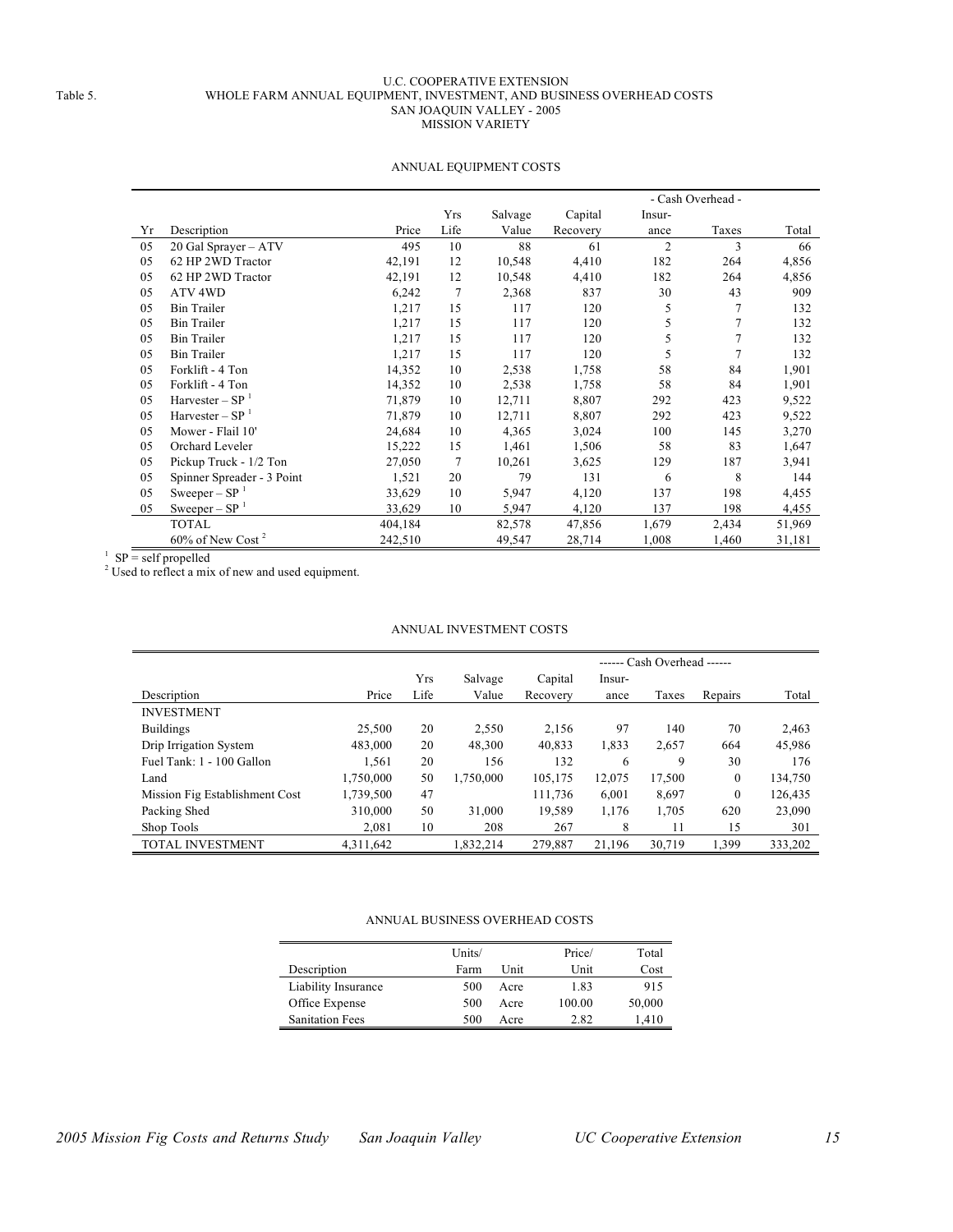#### U.C. COOPERATIVE EXTENSION Table 6. **HOURLY EQUIPMENT COSTS** SAN JOAQUIN VALLEY - 2005 BLACK MISSION VARIETY

|    |                            | Actual  |          |        | - Cash Overhead - |         | -------- Operating -------- |       |           |  |
|----|----------------------------|---------|----------|--------|-------------------|---------|-----------------------------|-------|-----------|--|
|    |                            | Hours   | Capital  | Insur- |                   |         | Fuel $\&$                   | Total | Total     |  |
| Yr | Description                | Used    | Recovery | ance   | Taxes             | Repairs | Lube                        | Oper. | Costs/Hr. |  |
| 05 | 20 Gal Sprayer - ATV       | 149.4   | 0.24     | 0.01   | 0.01              | 0.13    | 0.00                        | 0.13  | 0.40      |  |
| 05 | 62 HP 2WD Tractor          | 58.7    | 45.10    | 1.86   | 2.70              | 1.88    | 5.29                        | 7.17  | 56.83     |  |
| 05 | 62 HP 2WD Tractor          | 1,046.0 | 2.53     | 0.10   | 0.15              | 1.88    | 5.29                        | 7.17  | 9.96      |  |
| 05 | ATV 4WD                    | 316.4   | 1.59     | 0.06   | 0.08              | 0.46    | 2.36                        | 2.82  | 4.54      |  |
| 05 | <b>Bin Trailer</b>         | 142.7   | 0.51     | 0.02   | 0.03              | 0.01    | 0.00                        | 0.01  | 0.57      |  |
| 05 | <b>Bin Trailer</b>         | 142.7   | 0.51     | 0.02   | 0.03              | 0.01    | 0.00                        | 0.01  | 0.57      |  |
| 05 | <b>Bin Trailer</b>         | 53.3    | 1.35     | 0.05   | 0.08              | 0.01    | 0.00                        | 0.01  | 1.49      |  |
| 05 | <b>Bin Trailer</b>         | 53.3    | 1.35     | 0.05   | 0.08              | 0.01    | 0.00                        | 0.01  | 1.49      |  |
| 05 | Forklift - 4 Ton           | 340.3   | 3.10     | 0.10   | 0.15              | 0.14    | 4.71                        | 4.85  | 8.21      |  |
| 05 | Forklift - 4 Ton           | 58.7    | 17.98    | 0.60   | 0.86              | 0.14    | 4.71                        | 4.85  | 24.30     |  |
| 05 | Harvester – $SP^{-1}$      | 158.8   | 33.27    | 1.10   | 1.60              | 1.44    | 3.47                        | 4.91  | 40.89     |  |
| 05 | Harvester – $SP^{-1}$      | 38.1    | 138.55   | 4.59   | 6.65              | 1.44    | 3.47                        | 4.91  | 154.71    |  |
| 05 | Mower - Flail 10'          | 199.4   | 9.10     | 0.30   | 0.44              | 10.24   | 0.00                        | 10.24 | 20.07     |  |
| 05 | Orchard Leveler            | 132.5   | 6.82     | 0.26   | 0.38              | 1.69    | 0.00                        | 1.69  | 9.15      |  |
| 05 | Pickup Truck - 1/2 Ton     | 515.0   | 4.22     | 0.15   | 0.22              | 1.99    | 4.71                        | 6.70  | 11.29     |  |
| 05 | Spinner Spreader - 3 Point | 60.0    | 1.31     | 0.06   | 0.08              | 0.56    | 0.00                        | 0.56  | 2.00      |  |
| 05 | Sweeper – $SP^{-1}$        | 277.0   | 8.92     | 0.30   | 0.43              | 0.50    | 3.47                        | 3.97  | 13.62     |  |
| 05 | Sweeper – $SP^{-1}$        | 88.0    | 28.09    | 0.93   | 1.35              | 0.50    | 3.47                        | 3.97  | 34.35     |  |

SP = self propelled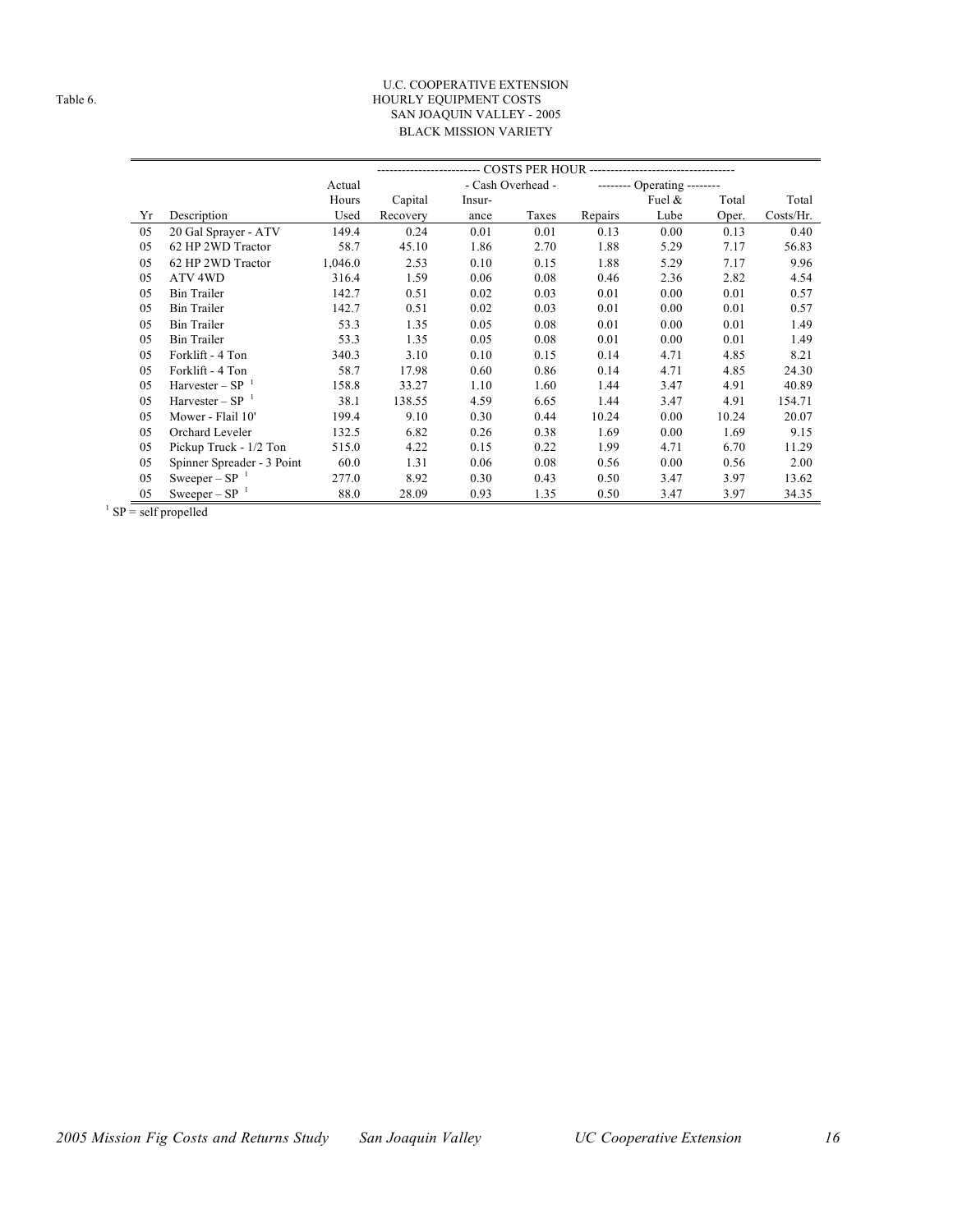#### U.C. COOPERATIVE EXTENSION Table 7. RANGING ANALYSIS SAN JOAQUIN VALLEY - 2005

| COSTS PER ACRE AT VARTING TIELDS TO PRODUCE MISSION FIGS |       |       |       |                  |       |       |       |
|----------------------------------------------------------|-------|-------|-------|------------------|-------|-------|-------|
|                                                          |       |       |       | YIELD (LBS/ACRE) |       |       |       |
| Dried/Paste                                              | 2,632 | 3,008 | 3,384 | 3,760            | 4,136 | 4,512 | 4,888 |
| Cull                                                     | 168   | 192   | 216   | 240              | 264   | 288   | 312   |
| OPERATING COSTS/ACRE:                                    |       |       |       |                  |       |       |       |
| Cultural Cost                                            | 894   | 894   | 894   | 894              | 894   | 894   | 894   |
| <b>Harvest Cost</b>                                      | 420   | 477   | 534   | 592              | 649   | 707   | 764   |
| <b>Assessment Cost</b>                                   | 59    | 59    | 59    | 59               | 59    | 59    | 59    |
| Interest on operating capital                            | 51    | 53    | 55    | 56               | 58    | 60    | 61    |
| TOTAL OPERATING COSTS/ACRE                               | 1.424 | 1,483 | 1,542 | 1,601            | 1,660 | 1,720 | 1,779 |
| TOTAL OPERATING COSTS/LB                                 | 0.54  | 0.49  | 0.46  | 0.43             | 0.40  | 0.38  | 0.36  |
| <b>CASH OVERHEAD COSTS/ACRE</b>                          | 230   | 230   | 230   | 230              | 231   | 231   | 231   |
| TOTAL CASH COSTS/ACRE                                    | 1.654 | 1.713 | 1,773 | 1,832            | 1,891 | 1,950 | 2,010 |
| TOTAL CASH COSTS/LB                                      | 0.63  | 0.57  | 0.52  | 0.49             | 0.46  | 0.43  | 0.41  |
| NON-CASH OVERHEAD COSTS/ACRE                             | 769   | 772   | 775   | 778              | 780   | 783   | 785   |
| TOTAL COSTS/ACRE                                         | 2,423 | 2,486 | 2,548 | 2,610            | 2,671 | 2,733 | 2,794 |
| TOTAL COSTS/LB                                           | 0.92  | 0.83  | 0.75  | 0.69             | 0.65  | 0.61  | 0.57  |

#### COSTS PER ACRE AT VARYING YIELDS TO PRODUCE MISSION FIGS  $^{\mathrm{1}}$

NET RETURNS PER ACRE ABOVE OPERATING COSTS FOR MISSION FIGS <sup>1</sup>

| <b>PRICE</b> |      |        |            |        | YIELD  |                |        |       |  |  |
|--------------|------|--------|------------|--------|--------|----------------|--------|-------|--|--|
| (DOLLARS/LB) |      |        | (LBS/ACRE) |        |        |                |        |       |  |  |
| Dried        |      | 2,632  | 3,008      | 3,384  | 3,760  | 4,136          | 4,512  | 4,888 |  |  |
|              | Cull | 168    | 192        | 216    | 240    | 264            | 288    | 312   |  |  |
| 0.35         | 0.03 | $-498$ | $-425$     | $-351$ | $-278$ | $-205$         | $-132$ | $-58$ |  |  |
| 0.40         | 0.03 | $-366$ | $-274$     | $-182$ | $-90$  | $\overline{c}$ | 94     | 186   |  |  |
| 0.45         | 0.03 | $-235$ | $-124$     | $-13$  | 98     | 209            | 319    | 430   |  |  |
| 0.50         | 0.03 | $-103$ | 26         | 156    | 286    | 415            | 545    | 675   |  |  |
| 0.55         | 0.03 | 28     | 177        | 325    | 474    | 622            | 771    | 919   |  |  |
| 0.60         | 0.03 | 160    | 327        | 495    | 662    | 829            | 996    | 1,164 |  |  |
| 0.65         | 0.03 | 292    | 478        | 664    | 850    | 1.036          | 1.222  | 1,408 |  |  |

#### NET RETURNS PER ACRE ABOVE CASH COSTS FOR MISSION FIGS  $^{\rm 1}$

| <b>PRICE</b> |      |        |        |        | YIELD      |        |        |        |
|--------------|------|--------|--------|--------|------------|--------|--------|--------|
| (DOLLARS/LB) |      |        |        |        | (LBS/ACRE) |        |        |        |
| Dried        |      | 2,632  | 3,008  | 3.384  | 3,760      | 4,136  | 4,512  | 4,888  |
|              | Cull | 168    | 192    | 216    | 240        | 264    | 288    | 312    |
| 0.35         | 0.03 | $-728$ | $-655$ | $-582$ | $-509$     | $-436$ | $-363$ | $-289$ |
| 0.40         | 0.03 | $-596$ | $-504$ | $-413$ | $-321$     | $-229$ | $-137$ | $-45$  |
| 0.45         | 0.03 | $-465$ | $-354$ | $-243$ | $-133$     | $-22$  | 89     | 199    |
| 0.50         | 0.03 | $-333$ | $-204$ | $-74$  | 55         | 185    | 314    | 444    |
| 0.55         | 0.03 | $-201$ | $-53$  | 95     | 243        | 392    | 540    | 688    |
| 0.60         | 0.03 | $-70$  | 97     | 264    | 431        | 598    | 765    | 933    |
| 0.65         | 0.03 | 62     | 248    | 433    | 619        | 805    | 991    | 1.177  |

|              | NET RETURNS PER ACRE ABOVE TOTAL COSTS FOR MISSION FIGS 1 |          |            |          |          |          |          |          |  |  |  |
|--------------|-----------------------------------------------------------|----------|------------|----------|----------|----------|----------|----------|--|--|--|
| <b>PRICE</b> |                                                           |          | YIELD      |          |          |          |          |          |  |  |  |
| (DOLLARS/LB) |                                                           |          | (LBS/ACRE) |          |          |          |          |          |  |  |  |
| Dried        |                                                           | 2,632    | 3,008      | 3,384    | 3,760    | 4,136    | 4,512    | 4,888    |  |  |  |
|              | Cull                                                      | 168      | 192        | 216      | 240      | 264      | 288      | 312      |  |  |  |
| 0.35         | 0.03                                                      | $-1,497$ | $-1,427$   | $-1.357$ | $-1,286$ | $-1,216$ | $-1,145$ | $-1,074$ |  |  |  |
| 0.40         | 0.03                                                      | $-1,365$ | $-1,277$   | $-1,188$ | $-1,098$ | $-1,009$ | $-919$   | $-830$   |  |  |  |
| 0.45         | 0.03                                                      | $-1,234$ | $-1,126$   | $-1,018$ | $-910$   | $-802$   | $-694$   | $-585$   |  |  |  |
| 0.50         | 0.03                                                      | $-1,102$ | -976       | $-849$   | $-722$   | $-595$   | $-468$   | $-341$   |  |  |  |
| 0.55         | 0.03                                                      | $-971$   | $-825$     | $-680$   | $-534$   | $-389$   | $-243$   | $-97$    |  |  |  |
| 0.60         | 0.03                                                      | $-839$   | $-675$     | $-511$   | $-346$   | $-182$   | $-17$    | 148      |  |  |  |
| 0.65         | 0.03                                                      | $-707$   | $-525$     | $-342$   | $-158$   | 25       | 209      | 392      |  |  |  |

 $1$ <sup>1</sup> Yields and prices are for a combination of both dried/paste and cull fig production.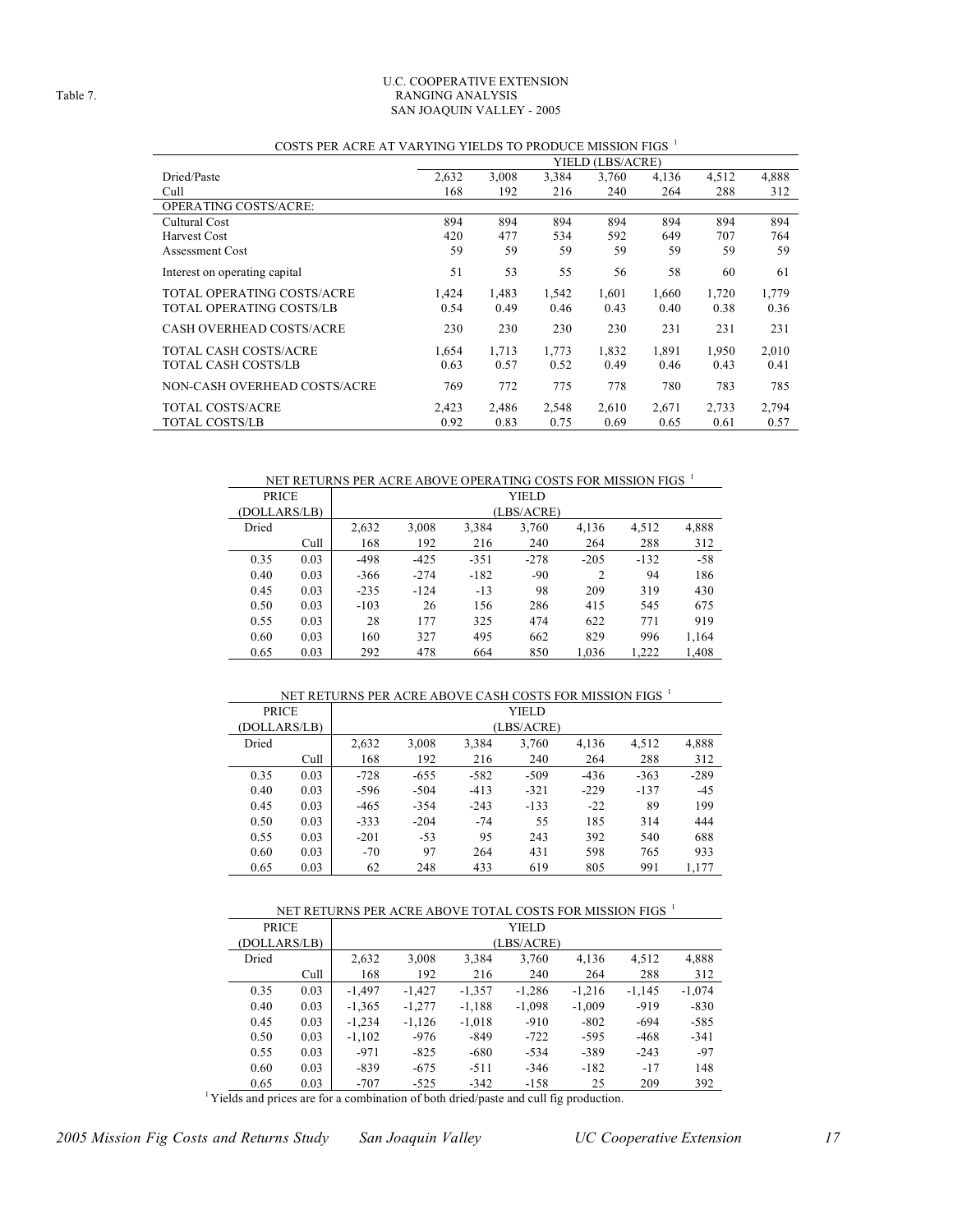#### U.C. COOPERATIVE EXTENSION Table 8. COST AND RETURNS/BREAKEVEN ANALYSIS SAN JOAQUIN VALLEY - 2005 MISSION FIGS

|              | COSTS AND RETURNS - PER ACRE BASIS |              |                |         |                |          |                |  |  |  |
|--------------|------------------------------------|--------------|----------------|---------|----------------|----------|----------------|--|--|--|
|              | 1. Gross                           | 2. Operating | 3. Net Returns | 4. Cash | 5. Net Returns | 6. Total | 7. Net Returns |  |  |  |
|              | Returns                            | Costs        | Above Oper.    | Costs   | Above Cash     | Costs    | Above Total    |  |  |  |
| Crop         |                                    |              | $Costs(1-2)$   |         | $Costs(1-4)$   |          | Costs $(1-6)$  |  |  |  |
| Mission Figs | .887                               | .601         | 286            | .832    | CC             | 2.610    | $-722$         |  |  |  |

#### COSTS AND RETURNS - TOTAL ACREAGE

|              |          |              | COSTS AIND RETURNS - TOTAL ACREAGE |         |                |          |                |
|--------------|----------|--------------|------------------------------------|---------|----------------|----------|----------------|
|              | 1. Gross | 2. Operating | 3. Net Returns                     | 4. Cash | 5. Net Returns | 6. Total | 7. Net Returns |
|              | Returns  | Costs        | Above Oper.                        | Costs   | Above Cash     | Costs    | Above Total    |
| Crop         |          |              | $Costs(1-2)$                       |         | Costs $(1-4)$  |          | Costs (1-6)    |
| Mission Figs | 150.976  | 128.115      | 22.861                             | 146.549 | 4.427          | 208.764  | -57.788        |

|                  |                                            |       | BREAKEVEN PRICES PER YIELD UNIT |                                           |       |  |  |  |  |  |
|------------------|--------------------------------------------|-------|---------------------------------|-------------------------------------------|-------|--|--|--|--|--|
|                  | -------- Breakeven Price To Cover -------- |       |                                 |                                           |       |  |  |  |  |  |
|                  | Base Yield                                 | Yield | Operating                       | Cash                                      | Total |  |  |  |  |  |
| CROP             | (Units/Acre)                               | Units | Costs                           | Costs                                     | Costs |  |  |  |  |  |
|                  |                                            |       |                                 | ----------- \$ per Yield Unit ----------- |       |  |  |  |  |  |
| Mission Figs $1$ | 3.760                                      | I b   | 0.42                            | 0.49                                      | 0.69  |  |  |  |  |  |

| <b>BREAKEVEN YIELDS PER ACRE</b>           |            |           |       |                                                      |  |  |  |  |  |  |
|--------------------------------------------|------------|-----------|-------|------------------------------------------------------|--|--|--|--|--|--|
| -------- Breakeven Yield To Cover -------- |            |           |       |                                                      |  |  |  |  |  |  |
| Yield                                      | Base Price | Operating | Cash  | Total                                                |  |  |  |  |  |  |
| Units                                      | (S/Unit)   | Costs     | Costs | Costs                                                |  |  |  |  |  |  |
|                                            |            |           |       |                                                      |  |  |  |  |  |  |
| I h                                        | 0.50       | 3.191     | 3.650 | 5.199                                                |  |  |  |  |  |  |
|                                            |            |           |       | ----------- Yield Units / Acre -----------<br>.<br>. |  |  |  |  |  |  |

<sup>1</sup> Yields and prices are for a combination of both dried/paste and cull fig production.